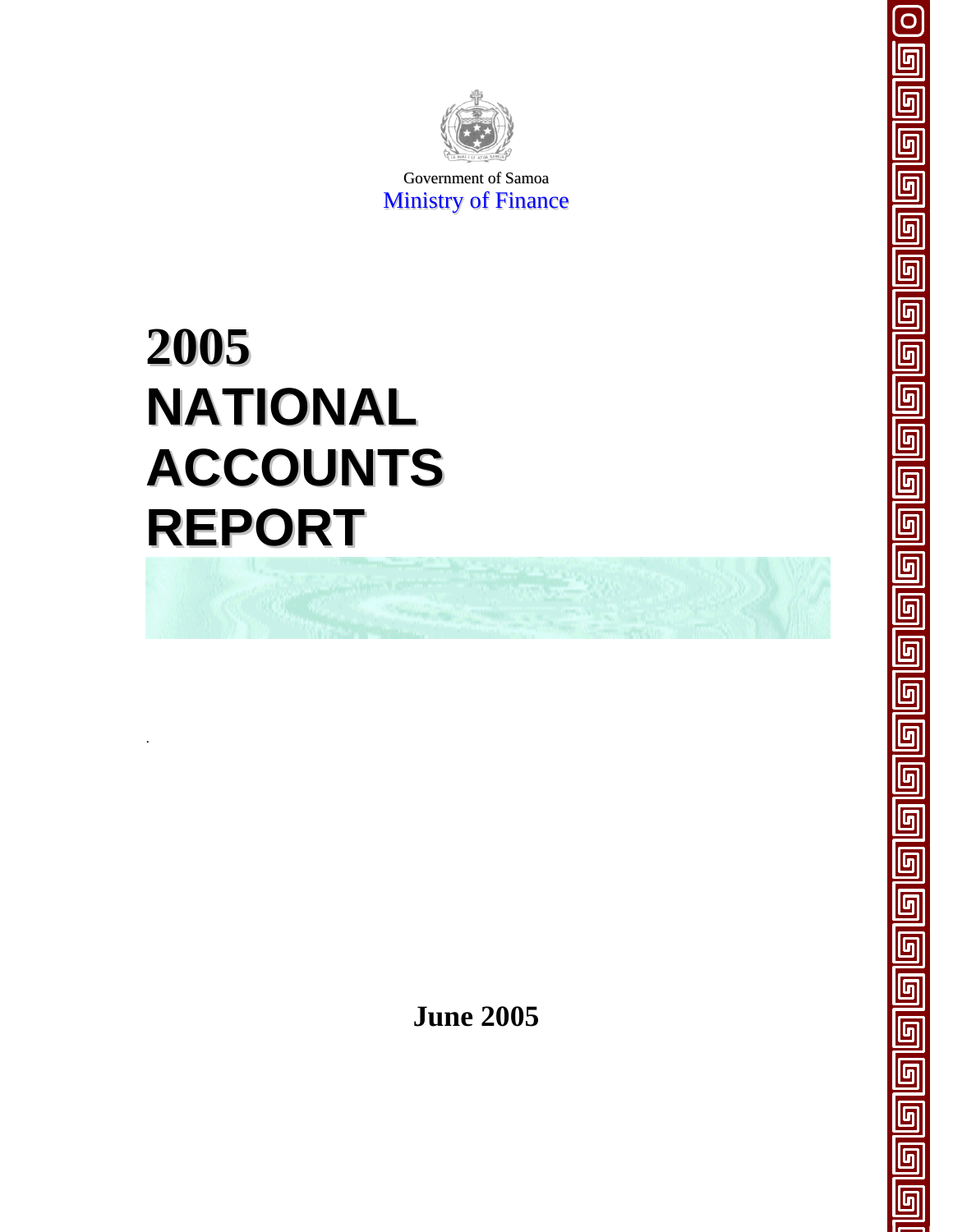# *The Gross Domestic Product Report - 2005*

*This Annual National Accounts Report presents the detail analysis of Gross Domestic Product estimates released in the Quarterly Economic Review for December quarter 2005.* 

# **Overview of the results**

Following strong economic performances in 2003 and 2004, economic growth accelerated in 2005. Gross Domestic Product at current market prices for the year was estimated at \$1.13 billion; this is equivalent to a per capita income of \$6143 tala.

| Gross Domestic Product of Samoa, 2001 – 2005          |  |                      |  |  |      |  |  |  |  |  |  |  |  |  |
|-------------------------------------------------------|--|----------------------|--|--|------|--|--|--|--|--|--|--|--|--|
|                                                       |  | <b>Market Prices</b> |  |  |      |  |  |  |  |  |  |  |  |  |
| $\alpha$ cutan $\beta$ AT   2007   2002   2002   2004 |  |                      |  |  | 2005 |  |  |  |  |  |  |  |  |  |

| (Million SAT)                 | 2001  | 2002  | 2003  | 2004   | 2005   |
|-------------------------------|-------|-------|-------|--------|--------|
| At<br>current<br>prices       | 836.6 | 885.3 | 948.2 | 1047.5 | 1129.5 |
| At<br>constant<br>2002 prices | 876.6 | 885.3 | 916.0 | 950.3  | 999.2  |
| Real<br>annual<br>growth      | 6.9%  | 1.0%  | 3.5%  | 3.7%   | 5.1%   |

In constant 2002 prices, aggregated real GDP in 2005 was \$999.2 million, an increase of 5.1% over 2004. This follows growth rates of 3.5% and 3.7% for 2003 and 2004. Monetary Sector production accounted for 87% of total production in 2005, growing by 5.2% on the 2004 level. Real value added by the Non-Monetary Sector, principally consisting of subsistence agriculture, grew by 4.8% over the 2004 level

Commerce maintained its position as the largest industry, and with real growth of 7.3% during 2005 it increased its share of GDP to over 20% for the first time. As a result of this growth commerce was the biggest contributor to economic growth, accounting for 1.5 percentage points of the overall growth of 5.1% in GDP. This strong growth in Commerce was fuelled by the income generated by major activities in the economy during 2005 particularly in agriculture, construction and tourism industries, and supported further by the continuous increase of private remittances that rose by 23.2% in 2005.





The general increase in salary and wages implemented in the last half of 2005 together with the increases in expenditure associated with the general election campaign impacted positively on the commerce sector. In line with the increased flow of funds, currency circulated outside the banking system increased from \$30.3 million in January 2005 to a level of \$48.5 in December. Expansion of the retailing industry as a result of the co-funded Small Business Development Project by the Government and Asian Development Bank supplemented the growth.

Other industries making significant contributions to the growth in GDP were Agriculture, Construction, and Finance and Business Services, contributing 1.0%, 0.8% and 0.7% respectively. All other industries had small positive contributions to growth with the exception of Other Manufacturing and the Fishing industry with declines of 3.9% in both over the previous year.

# **Seasonally Adjusted Series:**

The overview of the economy provides estimates of the actual value of goods and services produced within the economy in 2005, inclusive of seasonal variations and irregularities. In trying to look at the true picture of the economy, **Seasonal Adjustment analysis** portrays a better picture of short-term growth, netting out the effect of seasonal fluctuations such as increased expenditures due to special occasions such as White Sunday and the Festive season, as well as adjusting to remove the impact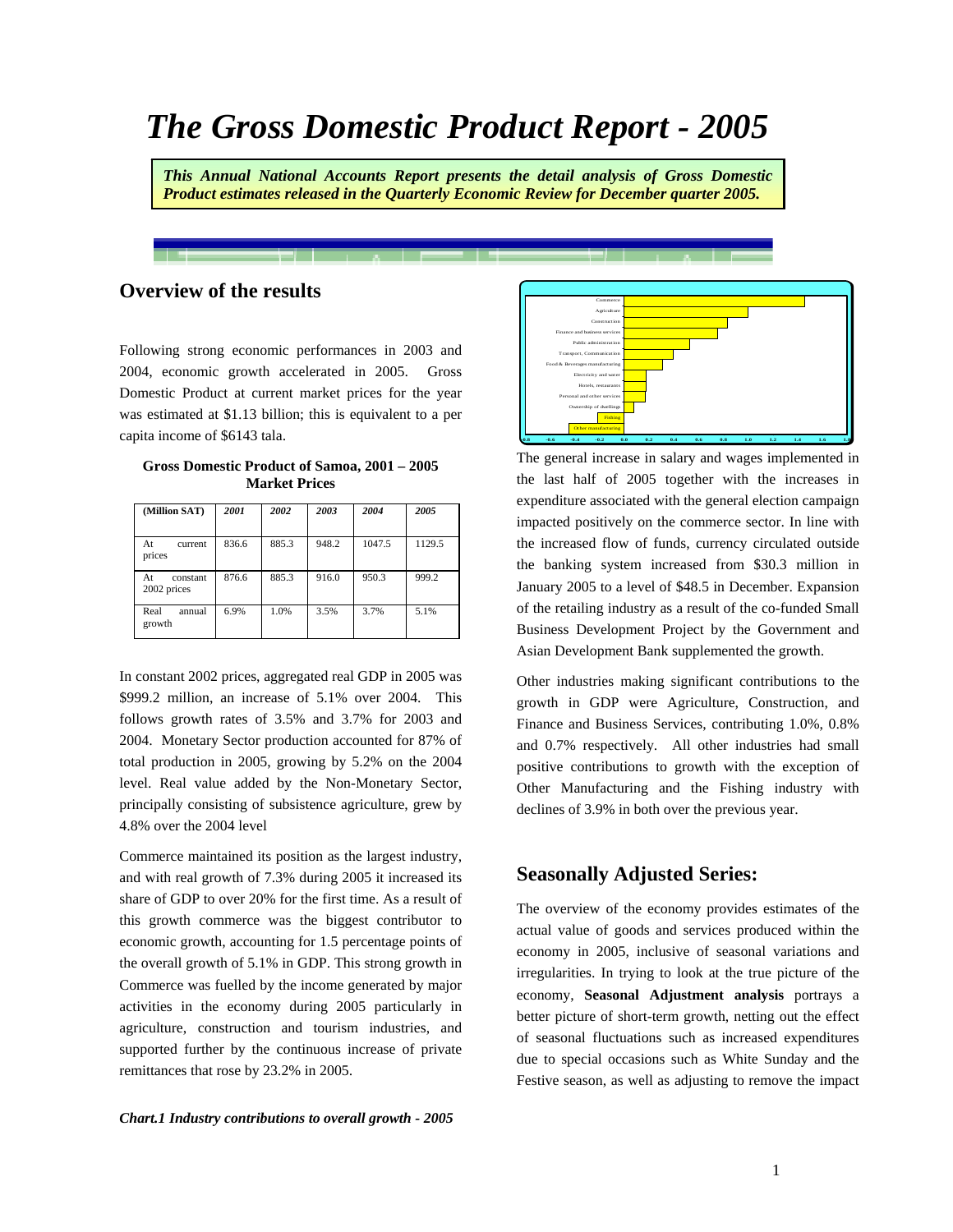of changes such as crop fluctuations due to normal weather conditions.

To show even more clearly the underlying movements in the economy, it is possible to apply trending to the seasonally adjusted estimates, thereby smoothing out the effects of one-off irregularities. Chart 2 presents the original GDP series charted against the trended line that smooths the fluctuations in the data. As illustrated in the chart, the economy grew strongly early in the year but slipped back in the second quarter before picking up very strongly towards the end of the year. Based on the latest available information, this trend is anticipated to continue to grow strongly into 2006 and again in 2007, influenced

significantly by large-scale construction activities in preparation for the South Pacific Games together with other new building and some proposed developments in the Tourism industry.

*Chart 2: Seasonal Adjusted series trended to smooth up the fluctuations – December 1998 - 2005* 

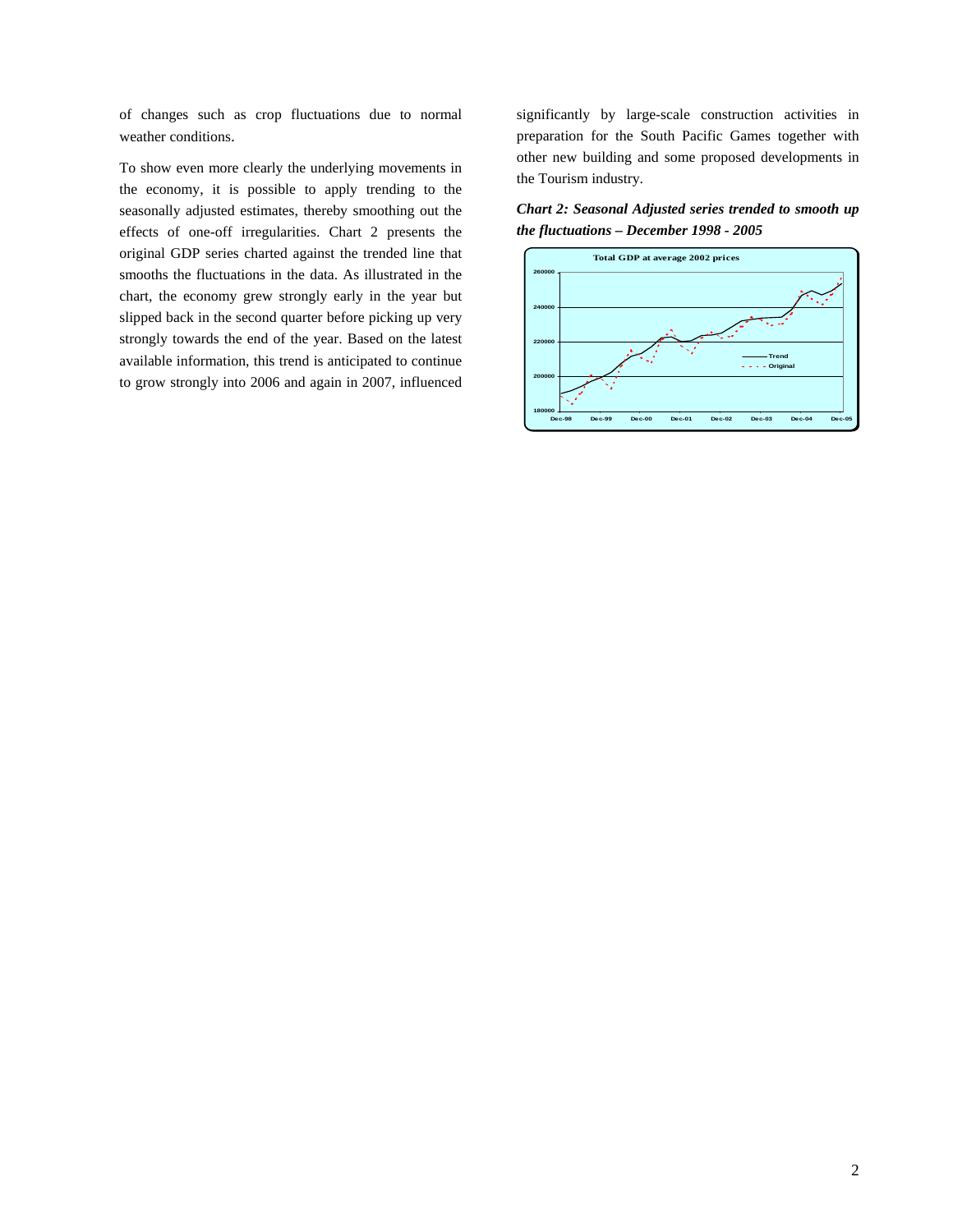# **Summary of Results by Industry: 2005**



#### **Agriculture:**

Despite some structural changes in the economy, agriculture industry still plays a critical role in providing food security for local consumption and income generation for the rural areas. The industry performance has been greatly affected in the past years given its vulnerability to external shocks like cyclones and pest diseases like the Taro leaf blight. Nevertheless considerable effort resulted in the resurgence of the industry with some of the new taro species, exploration of the nonu market and the recovery of other root crops and vegetables.

During 2005, nominal value added generated by the Agriculture industry was \$86.5 million, accounting for 7.7% share of overall GDP. Shown in Chart 3 is the Agriculture value added in current and constant prices.

*Chart 3: Agriculture value added, at current and constant prices- 2001 - 2005* 



In real terms, the industry performance was remarkable. Agriculture production showed a significant increase of 15.1% over 2004. This followed a negative growth of 5.8% in 2004 in which the agriculture sector was badly affected by cyclone Heta early in the year. The strong growth by the industry was translated into a 1.0 percentage point contribution to the overall growth rate in the year. Reflecting the notable performance by the industry, the Fugalei Market survey recorded an increase of 34.4% in the average quantity of goods supplied to the market compared to 2004.

#### **Fishing:**

Fishing industry in current market prices generated a total value added of \$61.8 million in 2005, in which 69% was produced in the subsistence sector and the rest being generated within the monetary sector.





In constant 2002 prices, production by the Fishing industry deteriorated further by 3.9% with a value added of \$50.7 million. The decline in this industry in recent years is a result of consistently bad weather conditions and the apparent out-migration of tuna from Samoa's Exclusive Economic Zone. The negative performance by the industry represents a significant drag on growth given its considerable role in economic development, particularly in terms of foreign exchange earnings.

#### **Food and Beverage Manufacturing:**

In current prices Food and Beverage Manufacturing industry generated a total value added of \$38.6 million. At this level the industry is still the second from the smallest industry although it did increase its contribution to GDP to 3.4 percent.

At constant 2002 prices, value added generated by the industry was \$33.6 million, increased by 9.6 percent compared to the 2004 level. The strong performance by the industry was well supported by the production of nonu juice, registering an increase of 77% when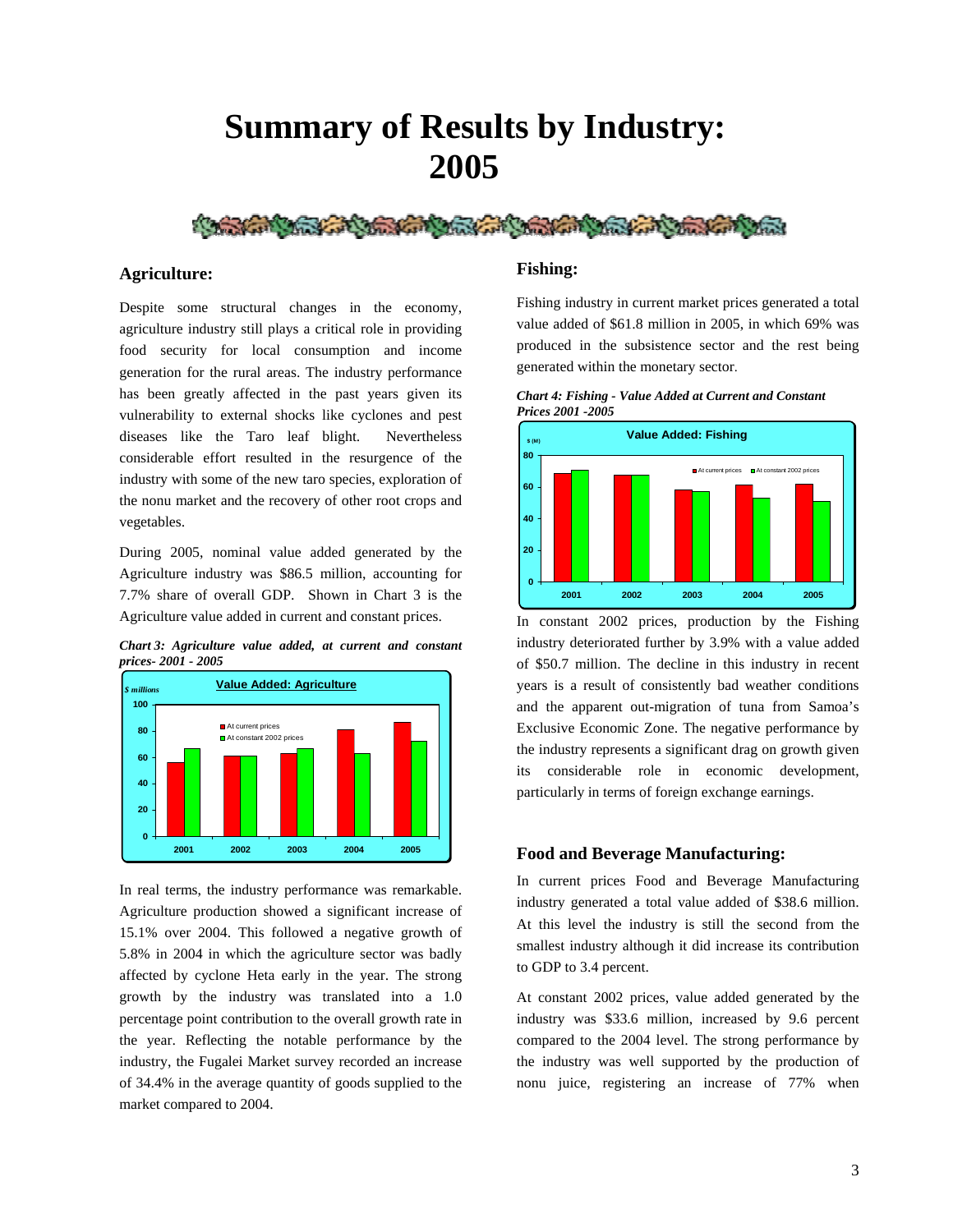compared to the previous year, with significant contributions from beer production and others

*Chart 5: Food and Beverage Manufacturing - value added at Current and Constant Prices, 2001 - 2005* 



As shown in Chart 5, the industry rebounded strongly in real terms after a slowdown in the past two years with moderate real increases of 2.2% and 1.0 %.

*Chart 6: Food and Beverage Manufacturing – Growth rates, 2001 - 2005*



As shown in Chart 6, the industry continued to register positive growths throughout the past five years with an average contribution to the overall growth of 0.2 percentage points.

#### **Other Manufacturing:**

Other Manufacturing is the third largest industry behind Commerce and the Transport and Communication industries. During 2005 the industry produced an aggregated nominal value added of \$126.8 million.

#### *Chart 7: Other Manufacturing Value Added in Current and Constant Prices 2001 – 2005*



Other Manufacturing value added in 2005 again declined by 3.9% in real terms. This follows a substantial fall in 2004 of 7.8 percent compared to 2003. The continuous weak performance by the industry was primarily due to a slowdown in Yazaki's operations as evidenced by the 0.6% decline in their exports during 2005. This was offset to some extent by an increase of 6.9% in the production of other companies involved in this sector.

*Chart 8: Other Manufacturing excluding Yazaki – Growth rates, 2001 - 2005*



The strong performance by these manufacturing establishments is clearly illustrated in the Chart 8 above. As depicted in the chart, these other industries excluding Yazaki in 2005 registered an increase of 5.5% after a strong growth of 7.3 percent in 2004. The strong performance by this industry was stimulated by the strong growth in the Construction activities as most of these manufacturers engaged in the production of construction materials.

# **Construction:**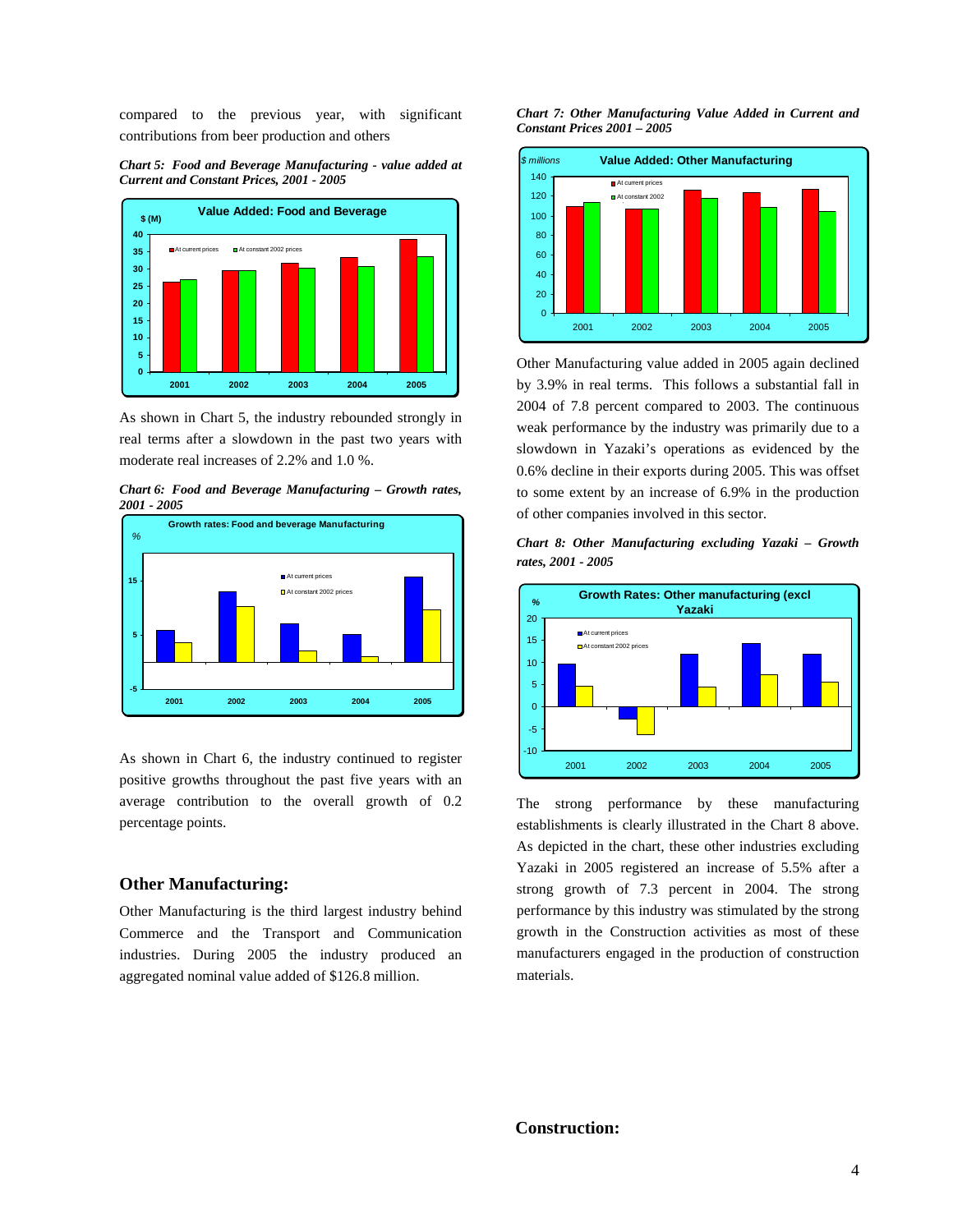Construction activities in 2005 generated a total value added of \$96.8 million at current prices, an increase of 12.5% compared to 2004. As shown in Chart 9, value added generated by this industry in the last 4 years has increased by over 80% when compared to the levels in 2001. The very strong performance by this industry has moved the industry from being the  $8<sup>th</sup>$  in the ranking to be the  $5<sup>th</sup>$  largest industry behind the Finance and Business Services. At this level it contributed 1.0 percentage point to the overall change of 7.8% in GDP at current prices.



*Chart 9: Construction - value added at current and constant prices.* 

In real terms, Construction value added continued to grow in 2005, contributing 0.8 percentage points to the overall growth, following a noticeable performance in 2004 with an increase of 35.6 percent. This was expected with the final work on the Aggies Hotel at Mulifanua, LDS Temple and many other church buildings under their renovation programme as well as the Aquatic Centre.

In constant 2002 prices, Construction industry generated a value added of \$82.2 million, an increase of 10.7% compared to 2004. The industry is projected to continue to grow strongly in 2006 and 2007 with some of the other major construction activities proposed in the Tourism industry and other public sector investment project including the Development Bank new premises, new fish market and South Pacific Games 2007 preparation.

#### **Electricity and Water:**

In 2005, The Electricity and Water Industry production was at \$48.6million. Despite being one of the smaller industries in size its development activities are vital in supporting economic activities in all other industries.

*Chart 10: Electricity & Water - Value Added in current and constant market prices*



At constant 2002 prices, the industry value added increased to \$44.3 million, an increase of 3.9 percent when compared to 2004, and contributed 0.2 percentage points to real GDP growth in 2005. This was expected with the greater accessibility to both water and electricity as part of Governments commitment to improve quality of life for every Samoan.

The continuous developments in the Water sector together with the new tariff adjustment in the Electricity sector is envisaged to strengthen and improve operation and production in the industry.

#### **Commerce:**

Commerce industry is still the dominant player in the Samoan economy with a share of 20.1% of total GDP. In nominal terms, the industry total value added was \$227.1 million, an increase of 12.6% from the previous year. As shown in the chart below, commerce production has increased consistently throughout the past 5 years at current prices at an annual average rate of 10.4 percent.

*Chart 11: Commerce: annual value added at current and constant prices* 



In real terms, the industry's value added rose by 7.3% as compared to 2004. The notable increase in the Commerce industry's performance translated into a 1.5% contribution to the overall GDP growth. The surge in retailing and wholesaling activities during the period was extraordinary, being fuelled by the income generated by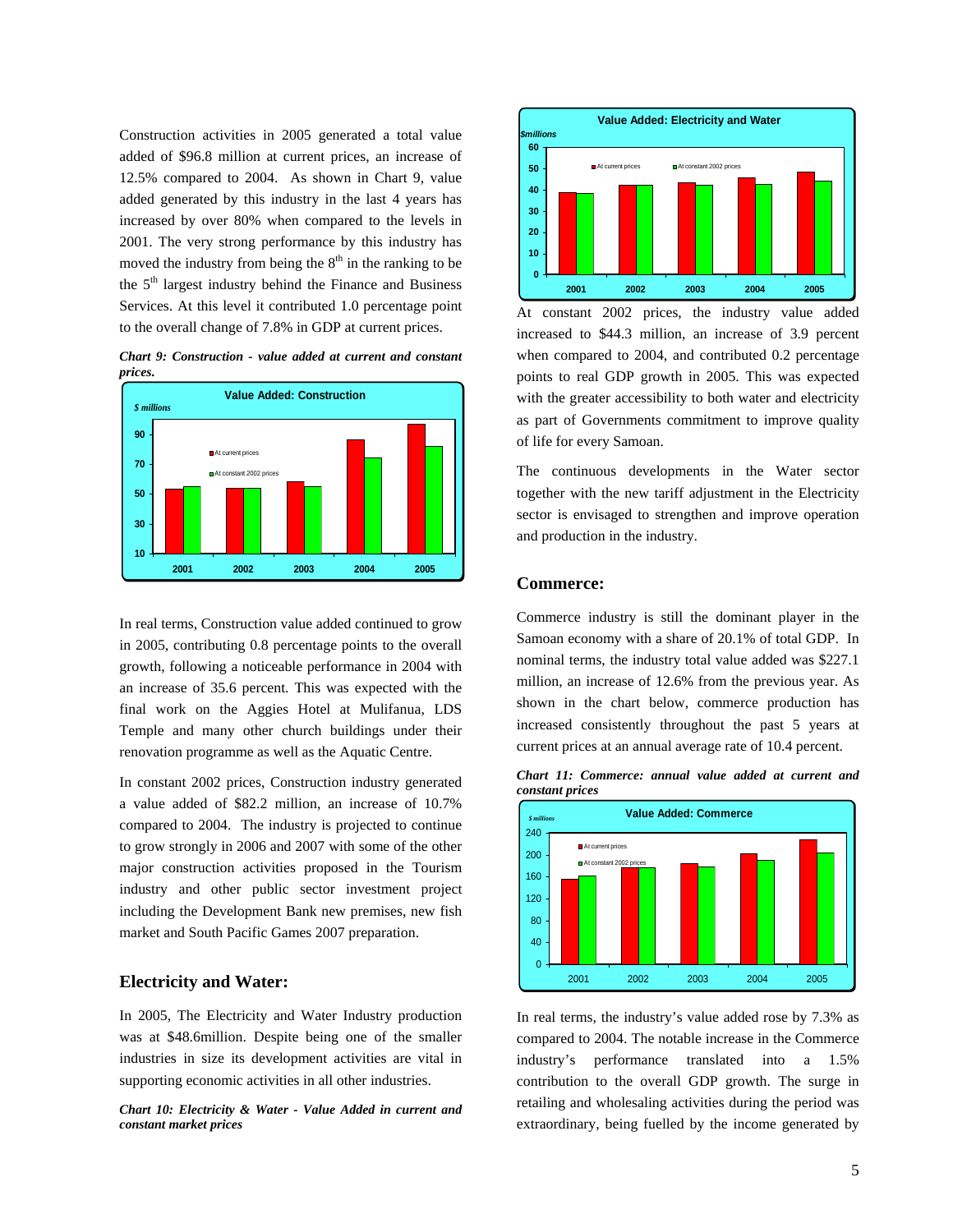other major activities happening in the economy during this period namely in agriculture, construction and tourism industries, and continuous increase of private remittances that rose by 23.2% in 2005. The general increase in salary and wages implemented in the last half of 2005, impacted positively on the industry's performance. Consistent with this increase, private sector imports recorded an increase of 21.7 percent compared to 2004. Growth in Commerce is illustrated in the following chart.

*Chart 12: Commerce: Annual growth rates* 



#### **Transport and Communication**

Transport and Communication industry plays a major role in the Samoan economy by providing a supportive role in the development of almost all sectors. The continuous utilization of modern telecommunication mediums together with the significantly increased demand for land transport in some of the large-scale infrastructure works attributed to the increasing production for this industry.

Transport and Communication industry is the second largest industry behind Commerce with a share of 12.3 percent. During 2005 the industry generated a total nominal value added of \$137.8 million in 2005.





In 2002 prices, value added generated by the industry was

\$123.3 million, an increase of 3.1 percent, significantly lower than the very strong growths of 7.7% and 6.6% in 2003 and 2004. The slowdown in the industry's production was primarily due to some of the major changes made to the operation of Polynesian Airline towards the end of 2005.

Transport and Communication is anticipated to grow further in 2006 through the constant improvement in the telephone services after awarding the second GSM license to Digicel to operate a second Cellular phone, coupled with the demand for both scheduled and nonscheduled land transport for ongoing public sector investment projects and continuous increase in tourism related activities.

# **Hotels and Restaurants:**

Despite being the smallest industry in the Samoan economy with a nominal value added of \$30.4 million, Hotel and Restaurants economic performance was promising in view of the Governments continuous commitment as one of its priority areas in the current Strategies for the Development of Samoa. Value added in nominal terms increased by 12.1 percent during 2005. The continuous growth in the industry is in line with the increasing number of tourist visiting Samoa. Illustrated in the Chart 14 is the industry's value added in current and constant prices.



*Chart 14: Hotels and Restaurants: annual value added* 

Hotels and Restaurants in 2005 generated a value added in real terms of \$27.0 million, an increase of 6.5% compared to 2004, building on very strong performances in 2003 and 2004. (Table 2)

Chart 15 clearly shows that the industry has consistently grown in the past three years after a slow down in 2002. The continuous commitment in strengthening public and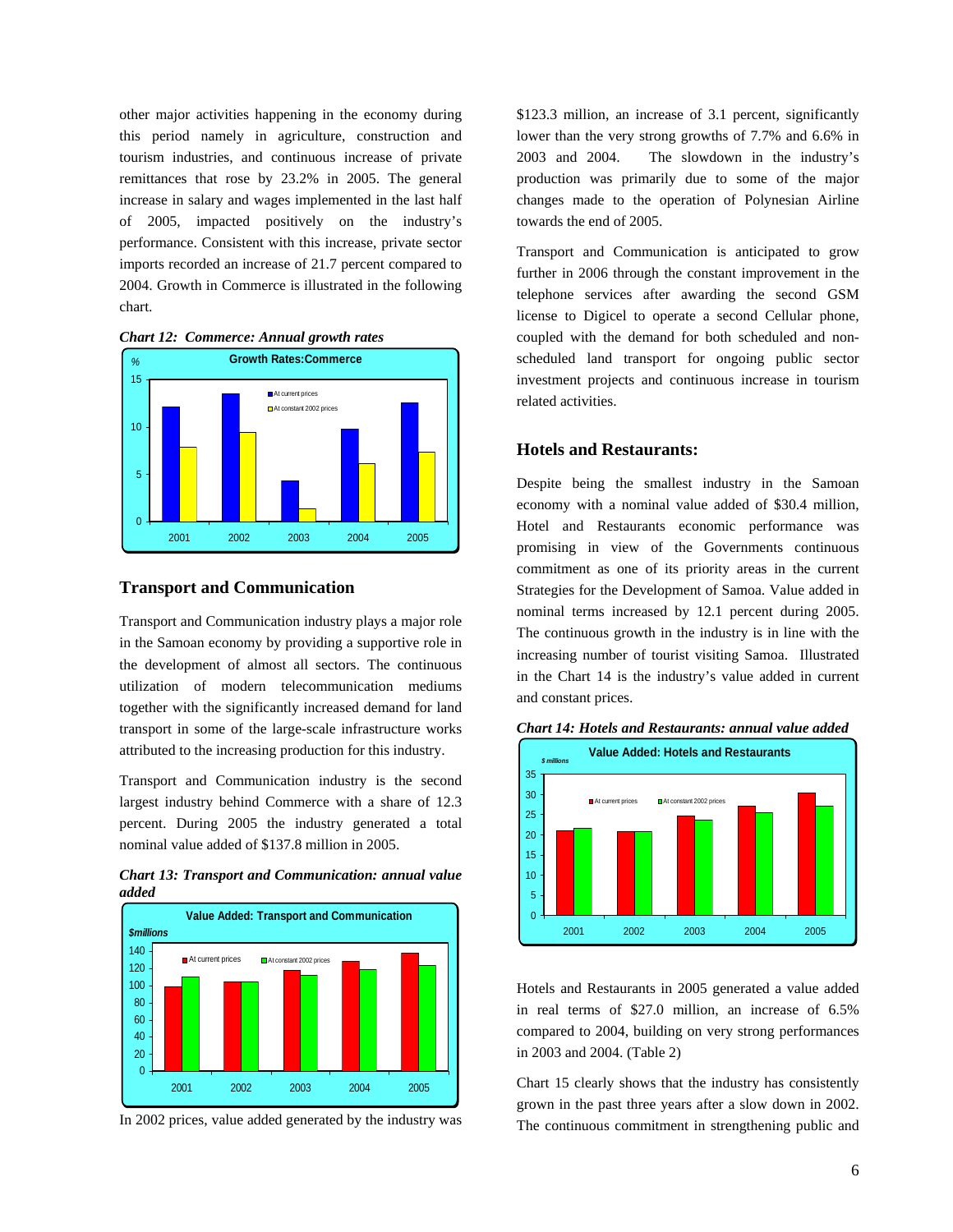private partnership in the development of this industry has resulted in an increase in the number of proposed developments for this industry, and will further strengthen tourism related activities.



*Chart 15: Hotels and Restaurants: annual growth rate* 

#### **Finance and Business Services**

Finance and Business Services generated an aggregated nominal value added of \$110.4 million. At this level it registered an average annual increase of \$10 million in the past 5 years, keeping the industry the fourth largest with a share of nearly 10% of GDP in 2005.





This industry is considered the most consistent and one of the fastest growing industries in Samoa, with an average annual growth rate in 5 years of 8.3 percent. In 2005 value added generated rose by 7.7% in real terms, and contributed 0.7 percentage points to the overall GDP growth.

Strong growth was evidenced in increased banking and other professional services such as legal and accountancy firms, business and management consultancy services, architectural and engineering services and many other professional services. The increased number of money

transfers and other small financial services also assisted the industry's performance. The continuous success in the industry is indicative of prudent monetary measures put into place as part of the Financial Sector reform





## **Personal and Other Services**

Personal and Other Services have continued to contribute significantly to the Samoan economy as a result of some economic structural changes together with the change in peoples' lifestyle. This industry, which comprised of a wide variety of activities ranging from religions, radio and television activities to hairdressers had an aggregated value added of \$60.2 million in nominal terms for 2005.





As shown in the Chart 18, real growth in the industry has grown consistently with the overall GDP growth in the past 5 years. This reflects the extent to which producers in this sector benefit from the income generated by other industries, especially when the economy is buoyant.

In constant 2002 prices, Personal and Other Services industry grew by 3.1% in 2005, accounting for 5.3% of the level of real GDP and contributing 0.2 percentage points to the overall growth in the year. This industry has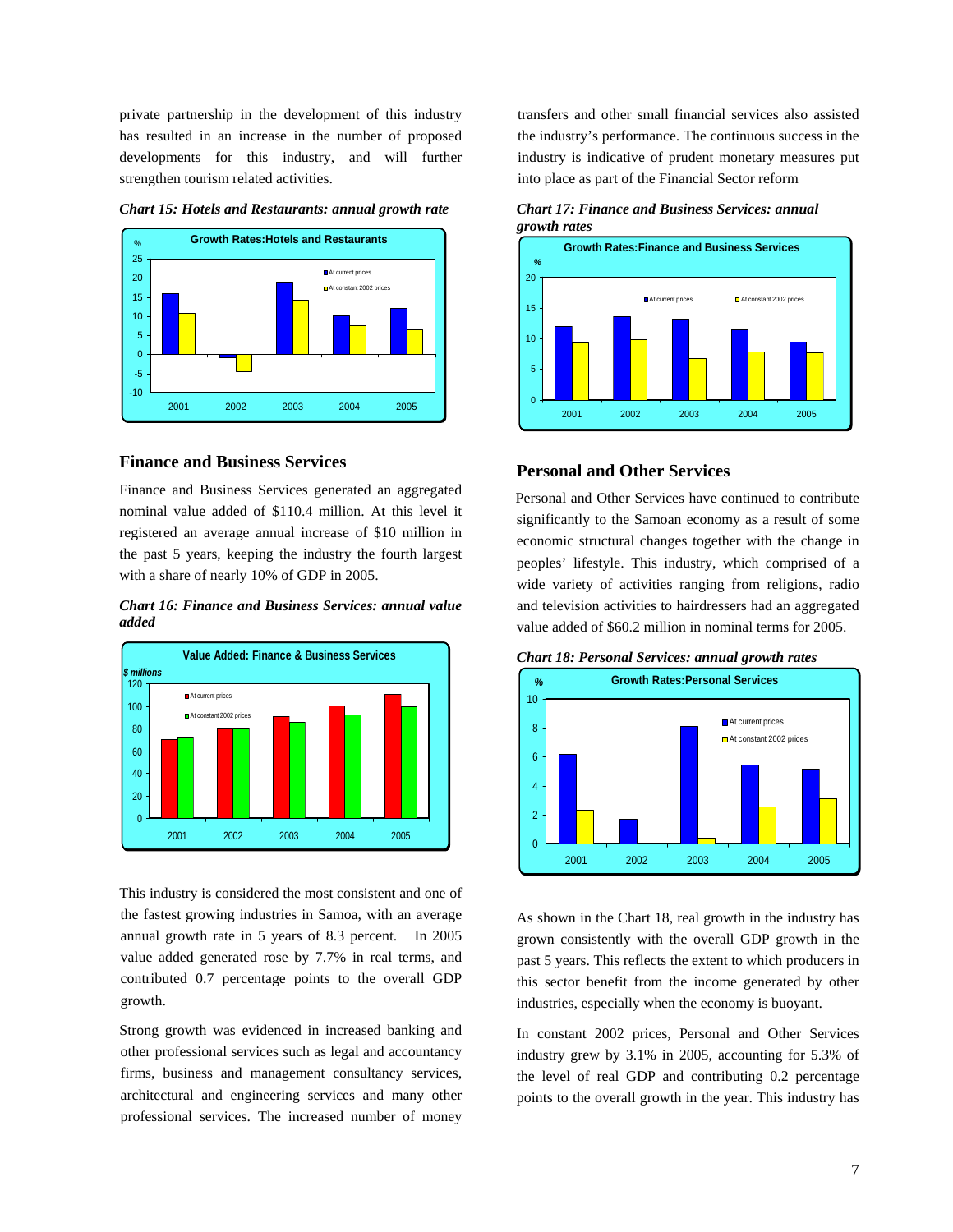grown on an annual average rate of 1.4% in the past 5 years.

## **Public Administration**

Public Administration value added in nominal terms was \$79.7 million, an increase of 4.3 percent from 2004. This industry's value added is the sum of the wages and salaries of all public servants, which accounted for a 7.1 percent share of total GDP in current prices for 2005. This was expected with the implementation of the general increase in wages and salaries in the public sector in July 2005, and this will be continued on for the next two years.





In 2002 constant prices, Public Administration activities generated \$83.9 million, a 6.4% increase over 2004, with a 0.5 percentage contribution to real GDP growth.

#### **Ownership of dwellings:**

In 2005, Ownership of Dwellings recorded a total value added of \$41.8 million. It is one of the smallest industries and accounts for only 3.5 percent share of total GDP in real terms. By nature of the estimation techniques this notional "industry" shows consistent growth rates of 2.0% and has little impact on real overall growth rates.

#### *Chart 20: Ownership of Dwellings: annual value added*

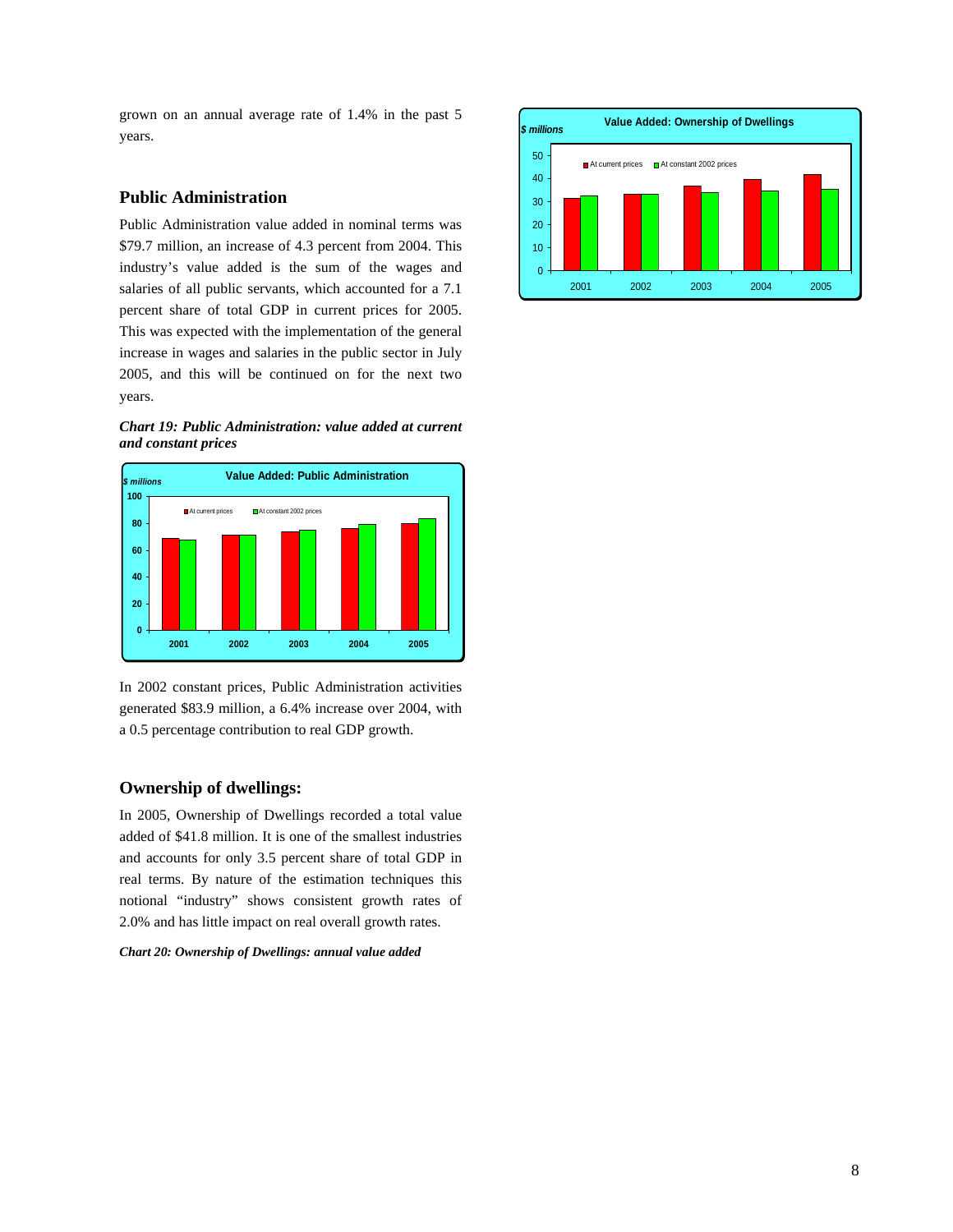# **Table 1: GDP at market prices, by industry**

|                                        |           |           |           |           |           | Treno  |                 |                 |          |                                     |                 |          |                         |          |                                                                       |                 |          |          |                             |                 |                                                                                                                                                         |          |                         |          |          |          |
|----------------------------------------|-----------|-----------|-----------|-----------|-----------|--------|-----------------|-----------------|----------|-------------------------------------|-----------------|----------|-------------------------|----------|-----------------------------------------------------------------------|-----------------|----------|----------|-----------------------------|-----------------|---------------------------------------------------------------------------------------------------------------------------------------------------------|----------|-------------------------|----------|----------|----------|
| In Thousands of Tala                   | 2001      | 2002      | 2003      | 2004      | 2005      | growth |                 |                 |          |                                     |                 |          |                         |          | Mar-01 Jun-01 Sep-01 Dec-01 Mar-02 Jun-02 Sep-02 Dec-02 Mar-03 Jun-03 |                 |          |          | Sep-03 Dec-03 Mar-04 Jun-04 |                 | Sep-04 Dec-04 Mar-05 Jun-05                                                                                                                             |          |                         |          | Sep-05   | Dec-05   |
| At current prices                      |           |           |           |           |           | (a)    |                 |                 |          |                                     |                 |          |                         |          |                                                                       |                 |          |          |                             |                 |                                                                                                                                                         |          |                         |          |          |          |
| <b>Agriculture</b>                     | 56,403    | 61,373    | 62,728    | 81,295    | 86,485    | 2.8    | 13.651          | 16.535          | 12.935   | 13.282                              | 16.019          | 16,406   | 15.322                  | 13.626   | 14.236                                                                | 14,993          | 17.260   | 16.240   | 19.667                      | 19.238          | 21.048                                                                                                                                                  | 21.343   | 20,805                  | 23,285   | 22.290   | 20,105   |
| Fishing                                | 68,709    | 67,711    | 58,129    | 61,109    | 61,82     | $-0.7$ | 16,984          | 16,687          | 17.255   | 17.783                              | 16,151          | 17.332   | 17.181                  | 17.047   | 15,004                                                                | 14.091          | 14.234   | 14.799   | 14.857                      | 14.415          | 16,103                                                                                                                                                  | 15,734   | 15,571                  | 14,640   | 15,481   | 16,132   |
| Food & Beverages manufacturing         | 26.231    | 29,654    | 31.742    | 33,396    | 38,612    | 2.3    | 5.985           | 6.035           | 6.332    | 7.879                               | 6.835           | 7.232    | 7.407                   | 8.180    | 7.662                                                                 | 7.452           | 7.899    | 8.729    | 8.560                       | 8.108           | 8.079                                                                                                                                                   | 8.648    | 10.354                  | 9.435    | 9.141    | 9,682    |
| Other manufacturing                    | 109.161   | 106,771   | 125.962   | 123,751   | 126,822   | 1.3    | 24,383          | 27,068          | 29,280   | 28.430                              | 24.101          | 25,660   | 27,883                  | 29.127   | 28.463                                                                | 32,795          | 33,450   | 31.254   | 29,994                      | 29,965          | 31.708                                                                                                                                                  | 32,084   | 29.250                  | 31.199   | 32.783   | 33.591   |
| <b>Construction</b>                    | 53,628    | 53,770    | 58.527    | 86,093    | 96,837    | 4.2    | 13,430          | 12.925          | 13.464   | 13.809                              | 13,092          | 13.353   | 13.676                  | 13.650   | 13.344                                                                | 13.633          | 14.952   | 16.597   | 18.573                      | 21.197          | 22.885                                                                                                                                                  | 23.438   | 22,861                  | 22,705   | 24,930   | 26.341   |
| <b>Electricity and water</b>           | 38,797    | 42,097    | 43.441    | 45,762    | 48.63     | 1.3    | 9.549           | 9.573           | 10.083   | 9.592                               | 10.627          | 10.425   | 10,786                  | 10.259   | 10.978                                                                | 10.940          | 11.135   | 10.388   | 11.359                      | 10.972          | 11.444                                                                                                                                                  | 11.987   | 11.765                  | 11.490   | 12.665   | 12.714   |
| <b>Commerce</b>                        | 155,324   | 176,262   | 183.849   | 201,764   | 227,093   | 2.3    | 38,036          | 37,033          | 39.564   | 40,691                              | 41,728          | 42,826   | 44.909                  | 46.798   | 45.480                                                                | 45.650          | 44.829   | 47.889   | 48.853                      | 48.829          | 50,110                                                                                                                                                  | 53.971   | 56,070                  | 54,242   | 56.791   | 59,991   |
| Hotels, restaurants                    | 20,880    | 20,680    | 24,600    | 27,080    | 30,350    | 2.7    | 4.780           | 5.000           | 5.820    | 5.280                               | 4.950           | 5.080    | 5.140                   | 5.510    | 5.640                                                                 | 5.780           | 6.650    | 6.530    | 5.830                       | 6.490           | 7.430                                                                                                                                                   | 7.330    | 6.950                   | 7.200    | 7.890    | 8,310    |
| <b>Transport, Communication</b>        | 98.379    | 104,638   | 118,028   | 128,905   | 137,765   | 2.4    | 23,642          | 21,800          | 25.368   | 27.569                              | 24.998          | 23.464   | 27,030                  | 29.146   | 27,832                                                                | 26.345          | 30,785   | 33,066   | 30,869                      | 29.425          | 32.722                                                                                                                                                  | 35.889   | 34,616                  | 32,603   | 33.421   | 37,125   |
| <b>Public administration</b>           | 68,943    | 71,011    | 73,695    | 76,484    | 79,742    | 0.9    | 17.021          | 17.164          | 17.307   | 17.451                              | 17.451          | 17.652   | 17,853                  | 18,055   | 18.055                                                                | 18.301          | 18.547   | 18.793   | 18.793                      | 19.012          | 19.230                                                                                                                                                  | 19.449   | 19.449                  | 19.773   | 20,098   | 20.422   |
| <b>Finance and business services</b>   | 70,450    | 80,099    | 90,561    | 100,872   | 110,389   | 2.9    | 16,436          | 16,756          | 18.288   | 18.970                              | 18,827          | 19.814   | 20,755                  | 20.703   | 20.647                                                                | 21,979          | 23,878   | 24.057   | 23.931                      | 24.833          | 25,382                                                                                                                                                  | 26.726   | 27,073                  | 27,019   | 27,907   | 28,390   |
|                                        |           | $-12,196$ | 14,250    | $-15,903$ |           | 2.9    |                 |                 |          | $-2.798$                            | $-2.870$        | $-2.990$ |                         | $-3.220$ | $-3.364$                                                              | $-3.527$        | $-3.643$ |          | $-3.791$                    | $-3.897$        | $-4.028$                                                                                                                                                | $-4.187$ | $-4.175$                | $-4.194$ | $-4.351$ | $-4,352$ |
| Less: Enterprise share of FISIM        | -11,015   |           |           |           | -17,072   |        | $-2,686$        | $-2,733$        | $-2,798$ |                                     |                 |          | $-3,116$                |          |                                                                       |                 |          | $-3,716$ |                             |                 |                                                                                                                                                         |          |                         |          |          |          |
| Ownership of dwellings                 | 31.333    | 33.202    | 36.868    | 39,636    | 41,80     | 1.9    | 7.749           | 7.821           | 7.880    | 7.883                               | 7.904           | 8.143    | 8.464                   | 8.691    | 8.897                                                                 | 9.123           | 9.345    | 9.503    | 9.627                       | 9.769           | 10.020                                                                                                                                                  | 10.220   | 10.258                  | 10.303   | 10.506   | 10.740   |
| <b>Personal and other services</b>     | 49,378    | 50,201    | 54,285    | 57,261    | 60,23     | 1.3    | 11.995          | 12,419          | 12,348   | 12,617                              | 12,149          | 12.290   | 12,637                  | 13,125   | 13,013                                                                | 13,651          | 13,882   | 13,738   | 13,936                      | 14,148          | 14,310                                                                                                                                                  | 14,867   | 15,107                  | 15,032   | 15,053   | 15,039   |
| Value added at market prices           | 836,601   | 885.271   | 948.164   | 1.047.506 | 1.129.520 | 1.9    |                 | 200.954 204.083 |          | 213, 127 218, 437 211, 960 216, 686 |                 |          | 225,928 230,697         |          | 225.888                                                               | 231,207 243,203 |          |          | 247,866 251,057             | 252,504         | 266,444                                                                                                                                                 | 277.500  | 275.954 274.733 284.604 |          |          | 294.229  |
| At constant 2002 prices                |           |           |           |           |           |        |                 |                 |          |                                     |                 |          |                         |          |                                                                       |                 |          |          |                             |                 |                                                                                                                                                         |          |                         |          |          |          |
| Agriculture                            | 66,813    | 61,373    | 67.058    | 63,173    | 72.69     | 0.6    | 16,244          | 16.178          | 16.530   | 17.861                              | 15.464          | 14.532   | 15.525                  | 15,852   | 17.180                                                                | 15.741          | 16.587   | 17.550   | 14.242                      | 12.829          | 16.168                                                                                                                                                  | 19.934   | 17,106                  | 17.377   | 18.130   | 20,077   |
| <b>Fishing</b>                         | 70,889    | 67,711    | 57,177    | 52,778    | 50,702    | $-2.2$ | 16,786          | 17.903          | 18,192   | 18.007                              | 16,244          | 17,215   | 17,102                  | 17.151   | 14.830                                                                | 14.188          | 13,868   | 14.290   | 13,277                      | 13,066          | 13.103                                                                                                                                                  | 13,331   | 12.695                  | 12.641   | 12.542   | 12,824   |
| Food & Beverages manufacturing         | 26,874    | 29,654    | 30,304    | 30,615    | 33,558    | 1.2    | 6,299           | 6,046           | 6,534    | 7.994                               | 6,990           | 7,261    | 7,347                   | 8,055    | 7,710                                                                 | 7,124           | 7,409    | 8,061    | 7,946                       | 7.486           | 7,348                                                                                                                                                   | 7,835    | 9,397                   | 8,257    | 7,807    | 8,097    |
| Other manufacturing                    | 113,866   | 106.771   | 118,033   | 108.828   | 104,593   | $-0.2$ | 25,713          | 28.343          | 30.382   | 29.428                              | 24,857          | 25,830   | 27,600                  | 28,484   | 27.429                                                                | 31.042          | 31,029   | 28.532   | 26.942                      | 26,626          | 27.621                                                                                                                                                  | 27.639   | 25,078                  | 26.133   | 26.632   | 26,750   |
| Construction                           | 54,678    | 53,772    | 54,797    | 74,320    | 82,24     | 2.9    | 13,535          | 13.100          | 13.757   | 14,285                              | 13.644          | 13.413   | 13.525                  | 13.190   | 12.867                                                                | 12.713          | 13,871   | 15.348   | 16.431                      | 18.578          | 19.571                                                                                                                                                  | 19.739   | 19,364                  | 19,464   | 21,185   | 22.231   |
| <b>Electricity and water</b>           | 38.217    | 42,097    | 42.041    | 42.594    | 44.255    | 0.8    | 9.243           | 9,327           | 10.089   | 9.558                               | 10.516          | 10.472   | 11.015                  | 10,094   | 10.368                                                                | 10.742          | 10.765   | 10.166   | 10.497                      | 10.354          | 10.753                                                                                                                                                  | 10.990   | 10.679                  | 10.446   | 11.577   | 11,553   |
| Commerce                               | 161,162   | 176,262   | 178,666   | 189,521   | 203,355   | 1.4    | 40.020          | 38,640          | 40,883   | 41.619                              | 42.584          | 43.168   | 44.724                  | 45.785   | 44.583                                                                | 44.283          | 43.328   | 46.472   | 47,045                      | 46,827          | 46,005                                                                                                                                                  | 49.645   | 51.199                  | 49.340   | 50,344   | 52,472   |
| Hotels, restaurants                    | 21,648    | 20,680    | 23,624    | 25,394    | 27,04     | 1.7    | 5,041           | 5,213           | 6,005    | 5,389                               | 5,054           | 5,128    | 5,116                   | 5,383    | 5,442                                                                 | 5,528           | 6,346    | 6,307    | 5,663                       | 6,235           | 6,802                                                                                                                                                   | 6,694    | 6,344                   | 6,521    | 6,957    | 7,221    |
|                                        |           |           |           |           |           |        |                 | 24.547          | 28.00    | 30.637                              | 25,667          | 23,506   |                         | 28,608   |                                                                       |                 |          |          | 29.033                      |                 |                                                                                                                                                         |          |                         |          |          |          |
| <b>Transport, Communication</b>        | 110,110   | 104,638   | 112,661   | 119,531   | 123,283   | 1.0    | 26,926          |                 |          | 17.233                              |                 |          | 26,856                  |          | 27,054                                                                | 25,135          | 29,238   | 31,235   |                             | 27,357          | 30,128                                                                                                                                                  | 33,013   | 31,820                  | 29,648   | 29,323   | 32,492   |
| <b>Public administration</b>           | 67,579    | 71,011    | 75,010    | 78,893    | 83,914    | 1.4    | 16,559          | 16,782          | 17,006   |                                     | 17,319          | 17,607   | 17,896                  | 18,189   | 18,280                                                                | 18,621          | 18,966   | 19.143   | 19.238                      | 19.560          | 19.884                                                                                                                                                  | 20.211   | 20,312                  | 20,754   | 21,199   | 21,649   |
| <b>Finance and business services</b>   | 72,892    | 80,099    | 85,507    | 92.266    | 99,382    | 2.0    | 17.017          | 17.220          | 18.947   | 19.709                              | 19.590          | 19.839   | 20.547                  | 20.123   | 19.964                                                                | 20.783          | 22.407   | 22.353   | 22.299                      | 22,851          | 23,000                                                                                                                                                  | 24.117   | 24,608                  | 24,541   | 25.017   | 25,217   |
| <b>Less: Enterprise share of FISIM</b> | $-11,444$ | $-12,196$ | $-13,091$ | $-13,867$ | $-14,400$ | 1.5    | $-2,800$        | $-2,837$        | $-2,896$ | $-2.911$                            | $-2,993$        | $-3,041$ | $-3,063$                | $-3,099$ | $-3,178$                                                              | $-3,267$        | $-3,310$ | $-3,336$ | $-3.378$                    | $-3,439$        | $-3,483$                                                                                                                                                | $-3,567$ | $-3.562$                | $-3,580$ | $-3,659$ | $-3,599$ |
| Ownership of dwellings                 | 32.546    | 33,202    | 33,871    | 34,554    | 35.250    | 0.5    | 8,076           | 8,116           | 8,157    | 8,198                               | 8,239           | 8.280    | 8,321                   | 8.363    | 8.405                                                                 | 8.447           | 8,489    | 8.531    | 8.574                       | 8.617           | 8.660                                                                                                                                                   | 8,703    | 8,747                   | 8.790    | 8.834    | 8,878    |
| Personal and other services            | 50,763    | 50,201    | 50,387    | 51,671    | 53,28     | 0.3    | 12.369          | 12.632          | 12.852   | 12,910                              | 12,739          | 12.571   | 12,465                  | 12,427   | 12,345                                                                | 12,563          | 12,671   | 12.808   | 12.973                      | 12.906          | 12.845                                                                                                                                                  | 12.948   | 13,373                  | 13,269   | 13.279   | 13,363   |
| Value added at 2002 market prices      | 876,594   | 885,274   | 916,044   | 950,272   | 999,154   | 0.9    | 211,028         | 211,210         | 224.439  | 229.917                             | 215,914         | 215,779  | 224.976                 | 228,604  | 223.278                                                               | 223.644         | 231,663  | 237,460  | 230.783                     | 229.852 238.405 |                                                                                                                                                         | 251,231  | 247,160                 | 243,600  | 249,170  | 259,224  |
| Implicit price deflator:               | 95.4      | 100.0     | 103.5     | 110.2     | 113.0     | 1.1    | 95.2            | 96.6            | 95.0     | 95.0                                | 98.2            | 100.4    | 100.4                   | 100.9    | 101.2                                                                 | 103.4           | 105.0    | 104.4    | 108.8                       | 109.9           | 111.8                                                                                                                                                   | 110.5    | 111.6                   | 112.8    | 114.2    | 113.5    |
|                                        |           |           |           |           |           |        |                 |                 |          |                                     |                 |          |                         |          |                                                                       |                 |          |          |                             |                 |                                                                                                                                                         |          |                         |          |          |          |
| Selected measures of production:       |           |           |           |           |           |        |                 |                 |          |                                     |                 |          |                         |          |                                                                       |                 |          |          |                             |                 |                                                                                                                                                         |          |                         |          |          |          |
| At current prices-                     |           |           |           |           |           |        |                 |                 |          |                                     |                 |          |                         |          |                                                                       |                 |          |          |                             |                 |                                                                                                                                                         |          |                         |          |          |          |
| Non-monetary                           | 117,778   | 124,249   | 128,808   | 151,604   | 157,372   | 1.9    | 29.973          | 31.264          | 28,092   | 28,449                              | 31,284          | 32,298   | 31,191                  | 29,476   | 30.589                                                                | 31,873          | 33,812   | 32.534   | 36,886                      | 36,624          | 39,389                                                                                                                                                  | 38,704   | 38,774                  | 40,009   | 40.228   | 38,361   |
| Non-monetary as % of total GDP         | -14       | 14        | 14        | 14        |           |        | 15              | 15              | 13       | 13                                  | 15              | 15       | 14                      | 13       | 14                                                                    | 14              | 14       | 13       | 15                          | 15              | 15                                                                                                                                                      |          | 14                      | 15       | 14       | 13       |
| Monetary - total                       | 718,822   | 761,021   | 819,356   | 895,902   | 972,14    | 2.0    | 170.981         | 172,818         | 185,035  | 189,989                             | 180,676 184,388 |          | 194,737 201,221         |          | 195,299                                                               | 199,334 209,391 |          |          |                             |                 | 215,332 214,171 215,881 227,055 238,795 237,180 234,724 244,376 255,868                                                                                 |          |                         |          |          |          |
| Monetary - restricted scope            | 638,178   | 682,004   | 724,454   | 807,629   | 885,034   | 2.1    | 153.642 152.429 |                 | 163,059  | 169,048                             | 163.069         |          |                         |          | 165,615 173,948 179,372 173,563 174,477 184,240                       |                 |          |          | 192,173 192,454             |                 | 194,605 204,075 216,495 216,333 213,314 221,952 233,434                                                                                                 |          |                         |          |          |          |
| At constant 2002 prices-               |           |           |           |           |           |        |                 |                 |          |                                     |                 |          |                         |          |                                                                       |                 |          |          |                             |                 |                                                                                                                                                         |          |                         |          |          |          |
| Non-monetary                           | 128.886   | 124.252   | 125,309   | 123.426   | 129,355   | 0.0    | 32,267          | 32,054          | 32,096   | 32,469                              | 31,277          | 30,757   | 31,159                  | 31,059   | 31,156                                                                | 30,982          | 31,487   | 31.683   | 29,812                      | 28,716          | 31,433                                                                                                                                                  | 33.465   | 31.645                  | 31,778   | 32.532   | 33,401   |
| Monetary - total                       | 747.708   | 761.022   | 790,736   | 826,846   | 869.79    | 1.0    | 178.762         | 179.156 192.343 |          | 197.448 184,637                     |                 | 185.022  | 193.818 197.545 192.121 |          |                                                                       | 192.661         |          |          |                             |                 | 200.176 205.777 200.971 201.136 206.972 217.766 215.515 211.822 216.638                                                                                 |          |                         |          |          | 225.823  |
| Monetary - restricted scope            | 663,443   | 682,004   | 701,707   | 749,151   | 798,050   | 1.2    | 160.391         |                 |          |                                     |                 |          |                         |          |                                                                       |                 |          |          |                             |                 | 157,786 169,522 175,745 166,466 166,159 173,229 176,150 171,148 169,111 176,832 184,615 181,456 182,210 186,957 198,527 197,611 193,937 198,498 208,003 |          |                         |          |          |          |

**(a) The "trend" growth is the log-linear trend growth in quarterly values, Mar 2001 to Dec 2005**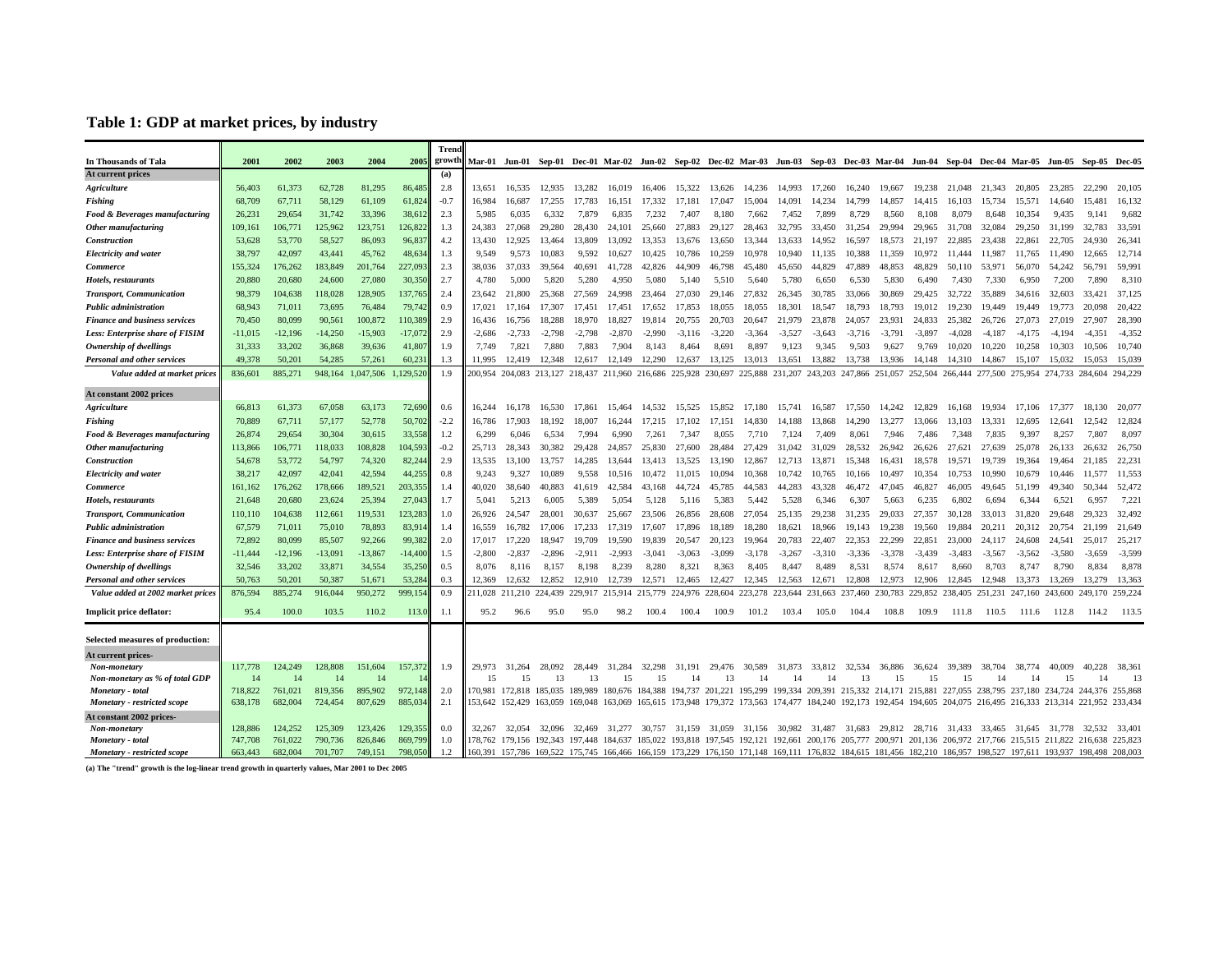# **Table 2: GDP by industry - Percentage change from previous year**

|                                                        | 2001         | 2002       | 2003       | 2004        | 2005       | 2001<br>to<br>2005 | Mar-01       | Jun-01 Sep-01 |             |            | <b>Dec-01 Mar-02</b>                                          | Jun-02     |            |            |            | Sep-02 Dec-02 Mar-03 Jun-03 Sep-03 |            | Dec-03 Mar-04 |             | Jun-04      | Sep-04      | Dec-04       | Mar-05       | Jun-05     | Sep-05     | <b>Dec-05</b> |
|--------------------------------------------------------|--------------|------------|------------|-------------|------------|--------------------|--------------|---------------|-------------|------------|---------------------------------------------------------------|------------|------------|------------|------------|------------------------------------|------------|---------------|-------------|-------------|-------------|--------------|--------------|------------|------------|---------------|
| At current prices                                      |              |            |            |             |            |                    |              |               |             |            | Percentage change from corresponding quarter of previous year |            |            |            |            |                                    |            |               |             |             |             |              |              |            |            |               |
| <b>Agriculture</b>                                     | $-13.7$      | 8.8        | 2.2        | 29.6        | 6.4        | 53.                | $-21.0$      | $-0.9$        | $-25.8$     | $-4.7$     | 17.4                                                          | $-0.8$     | 18.5       | 2.6        | -11.       | $-8.6$                             | 12.6       | 19.2          | 38.1        | 28.3        | 21.9        | 31.4         | 5.8          | 21.0       | 5.9        | $-5.8$        |
| <b>Fishing</b>                                         | 9.4          | $-1.5$     | $-14.2$    | 5.1         | 1.2        | $-10.0$            | 12.4         | 12.6          | 11.8        | 1.9        | -4.9                                                          | 3.9        | $-0.4$     | $-4.1$     | $-7.1$     | $-18.7$                            | $-17.2$    | $-13.2$       | $-1.0$      | 2.3         | 13.1        | 6.3          | 4.8          | 1.6        | $-3.9$     | 2.5           |
| Food & Beverages manufacturing                         | 5.9          | 13.0       | 7.0        | 5.2         | 15.6       | 47.2               | 11.1         | $-1.1$        | 7.3         | 6.8        | 14.2                                                          | 19.8       | 17.0       | 3.8        | 12.1       | 3.1                                | 6.6        | 6.7           | 11.7        | 8.8         | 2.3         | $-0.9$       | 21.0         | 16.4       | 13.1       | 11.9          |
| Other manufacturing                                    | 23.5         | $-2.2$     | 18.0       | $-1.8$      | 2.5        | 16.2               | 21.9         | 33.9          | 21.3        | 18.3       | $-1.2$                                                        | $-5.2$     | $-4.8$     | 2.5        | 18.1       | 27.8                               | 20.0       | 7.3           | 5.4         | $-8.6$      | $-5.2$      | 2.7          | $-2.5$       | 4.1        | 3.4        | 4.7           |
| Construction                                           | 7.2          | 0.3        | 8.8        | 47.1        | 12.5       | 80.6               | 21.5         | 9.3           | 0.5         | 0.4        | $-2.5$                                                        | 3.3        | 1.6        | $-1.2$     | 1.9        | 2.1                                | 9.3        | 21.6          | 39.2        | 55.5        | 53.1        | 41.2         | 23.1         | 7.1        | 8.9        | 12.4          |
| <b>Electricity and water</b>                           | 10.5         | 8.5        | 3.2        | 5.3         | 6.3        | 25.4               | 10.3         | 5.9           | 15.2        | 10.9       | 11.3                                                          | 8.9        | 7.0        | 7.0        | 3.3        | 4.9                                | 3.2        | 1.3           | 3.5         | 0.3         | 2.8         | 15.4         | 3.6          | 4.7        | 10.7       | 6.1           |
| Commerce                                               | 12.1         | 13.5       | 4.3        | 9.7         | 12.6       | 46.2               | 15.0         | 16.2          | 10.5        | 7.6        | 9.7                                                           | 15.6       | 13.5       | 15.0       | 9.0        | 6.6                                | $-0.2$     | 2.3           | 7.4         | 7.0         | 11.8        | 12.7         | 14.8         | 11.1       | 13.3       | 11.2          |
| Hotels, restaurants                                    | 16.1         | $-1.0$     | 19.0       | 10.1        | 12.1       | 45.4               | 18.9         | 31.9          | 12.6        | 5.4        | 3.6                                                           | 1.6        | $-11.7$    | 4.4        | 13.9       | 13.8                               | 29.4       | 18.5          | 3.4         | 12.3        | 11.7        | 12.3         | 19.2         | 10.9       | 6.2        | 13.4          |
| <b>Transport, Communication</b>                        | 18.8         | 6.4        | 12.8       | 9.2         | 6.9        | 40.0               | 24.4         | 24.5          | 16.3        | 12.7       | 5.7                                                           | 7.6        | 6.5        | 5.7        | 11.3       | 12.3                               | 13.9       | 13.4          | 10.9        | 11.7        | 6.3         | 8.5          | 12.1         | 10.8       | 2.1        | 3.4           |
| <b>Public administration</b>                           | 2.8          | 3.0        | 3.8        | 3.8         | 4.3        | 15.7               | 3.0          | 2.9           | 2.7         | 2.5        | 2.5                                                           | 2.8        | 3.2        | 3.5        | 3.5        | 3.7                                | 3.9        | 4.1           | 4.1         | 3.9         | 3.7         | 3.5          | 3.5          | 4.0        | 4.5        | 5.0           |
| <b>Finance and business services</b>                   | 12.0         | 13.7       | 13.1       | 11.4        | 9.4        | 56.                | 10.0         | 9.0           | 16.3        | 12.3       | 14.5                                                          | 18.3       | 13.5       | 9.1        | 9.7        | 10.9                               | 15.0       | 16.2          | 15.9        | 13.0        | 6.3         | 11.1         | 13.1         | $8.8\,$    | 9.9        | 6.2           |
| <b>Less: Enterprise share of FISIM</b>                 | 12.0         | 10.7       | 16.8       | 11.6        | 7.4        | 55.0               | 17.1         | 14.0          | 10.3        | 7.3        | 6.9                                                           | 9.4        | 11.4       | 15.1       | 17.2       | 18.0                               | 16.9       | 15.4          | 12.7        | 10.5        | 10.6        | 12.7         | 10.1         | 7.6        | 8.0        | 3.9           |
| Ownership of dwellings                                 | 7.2          | 6.0        | 11.0       | 7.5         | 5.5        | 33.4               | 12.3         | 9.0           | 5.5         | 2.5        | 2.0                                                           | 4.1        | 7.4        | 10.2       | 12.6       | 12.0                               | 10.4       | 9.3           | 8.2         | 7.1         | 7.2         | 7.5          | 6.6          | 5.5        | 4.9        | 5.1           |
| Personal and other services                            | 6.2          | 1.7        | 8.1        | 5.5         | 5.2        | 22.0               | 2.9          | 7.8           | 5.1         | 9.0        | 1.3                                                           | $-1.0$     | 2.3        | 4.0        | 7.1        | 11.1                               | 9.9        | 4.7           | 7.1         | 3.6         | 3.1         | 8.2          | 8.4          | 6.2        | 5.2        | 1.2           |
| <b>Total GDP</b>                                       | 9.8          | 5.8        | 7.1        | 10.5        | 7.8        | 35.0               | 10.8         | 13.3          | 8.1         | 7.6        | 5.5                                                           | 6.2        | 6.0        | 5.6        | 6.6        | 6.7                                | 7.6        | 7.4           | 11.1        | 9.2         | 9.6         | 12.0         | 9.9          | 8.8        | 6.8        | 6.0           |
| At constant 2002 prices                                |              |            |            |             |            |                    |              |               |             |            |                                                               |            |            |            |            |                                    |            |               |             |             |             |              |              |            |            |               |
| <b>Agriculture</b>                                     | $-13.5$      | $-8.1$     | 9.3        | $-5.8$      | 15.1       | 8.8                | -13.1        | $-13.9$       | $-20.8$     | $-5.2$     | -4.8                                                          | $-10.2$    | $-6.1$     | $-11.2$    | 11.1       | 8.3                                | 6.8        | 10.7          | $-17.1$     | $-18.5$     | $-2.5$      | 13.6         | 20.1         | 35.5       | 12.1       | 0.7           |
| <b>Fishing</b>                                         | 7.6          | $-4.5$     | $-15.6$    | $-7.7$      | $-3.9$     | $-28.5$            | -1.1         | 9.4           | 12.9        | 7.1        | $-3.2$                                                        | $-3.8$     | $-6.0$     | $-4.8$     | $-8.7$     | $-17.6$                            | -18.9      | $-16.7$       | $-10.5$     | $-7.9$      | $-5.5$      | $-6.7$       | $-4.4$       | $-3.3$     | $-4.3$     | $-3.8$        |
| Food & Beverages manufacturing                         | 3.6          | 10.3       | 2.2        | 1.0         | 9.6        | 24.9               | 11.4         | $-5.9$        | 5.6         | 4.2        | 11.0                                                          | 20.1       | 12.4       | 0.8        | 10.3       | $-1.9$                             | 0.8        | 0.1           | 3.1         | 5.1         | $-0.8$      | $-2.8$       | 18.3         | 10.3       | 6.2        | 3.3           |
| Other manufacturing                                    | 19.2         | $-6.2$     | 10.5       | $-7.8$      | $-3.9$     | $-8.1$             | 13.4         | 27.5          | 18.6        | 17.5       | $-3.3$                                                        | $-8.9$     | $-9.2$     | $-3.2$     | 10.3       | 20.2                               | 12.4       | 0.2           | $-1.8$      | $-14.2$     | $-11.0$     | $-3.1$       | $-6.9$       | $-1.9$     | $-3.6$     | $-3.2$        |
| Construction                                           | 5.4          | $-1.7$     | 1.9        | 35.6        | 10.7       | 50.4               | 17.3         | 6.1           | $-0.3$      | 0.8        | 0.8                                                           | 2.4        | $-1.7$     | $-7.7$     | $-5.7$     | $-5.2$                             | 2.6        | 16.4          | 27.7        | 46.1        | 41.1        | 28.6         | 17.9         | 4.8        | 8.2        | 12.6          |
| <b>Electricity and water</b>                           | 11.0         | 10.2       | $-0.1$     | 1.3         | 3.9        | 15.8               | 10.5         | 6.5           | 18.4        | 8.7        | 13.8                                                          | 12.3       | 9.2        | 5.6        | $-1.4$     | 2.6                                | $-2.3$     | 0.7           | 1.2         | $-3.6$      | $-0.1$      | 8.1          | 1.7          | 0.9        | 7.7        | 5.1           |
| <b>Commerce</b>                                        | 7.8          | 9.4        | 1.4        | 6.1         | 7.3        | 26.2               | 8.0          | 10.9          | 7.0         | 5.8        | 6.4                                                           | 11.7       | 9.4        | 10.0       | 4.7        | 2.6                                | $-3.1$     | 1.5           | 5.5         | 5.7         | 6.2         | 6.8          | 8.8          | 5.4        | 9.4        | 5.7           |
| Hotels, restaurants                                    | 10.9         | $-4.5$     | 14.2       | 7.5         | 6.5        | 24.9               | 10.8         | 25.1          | 8.0         | 2.7        | 0.2                                                           | $-1.6$     | -14.8      | $-0.1$     | 7.7        | 7.8                                | 24.1       | 17.2          | 4.1         | 12.8        | 7.2         | 6.1          | 12.0         | 4.6        | 2.3        | 7.9           |
| <b>Transport, Communication</b>                        | 11.7         | $-5.0$     | 7.7        | 6.1         | 3.1        | 12.0               | 15.9         | 16.8          | 9.3         | 6.6        | -4.7                                                          | $-4.2$     | $-4.1$     | $-6.6$     | 5.4        | 6.9                                | 8.9        | 9.2           | 7.3         | 8.8         | 3.0         | 5.7          | 9.6          | 8.4        | $-2.7$     | $-1.6$        |
| <b>Public administration</b>                           | 4.8          | 5.1        | 5.6        | 5.2         | 6.4        | 24.2               | 5.1          | 4.9           | 4.8         | 4.6        | 4.6                                                           | 4.9        | 5.2        | 5.5        | 5.5        | 5.8                                | 6.0        | 5.2           | 5.2         | 5.0         | 4.8         | 5.6          | 5.6          | 6.1        | 6.6        | 7.1           |
| <b>Finance and business services</b>                   | 9.4          | 9.9        | 6.8        | 7.9         | 7.7        | 36.3               | 4.3          | 4.5           | 15.9        | 12.5       | 15.1                                                          | 15.2       | 8.4        | 2.1        | 1.9        | 4.8                                | 9.1        | 11.1          | 11.7        | 9.9         | 2.6         | 7.9          | 10.4         | 7.4        | 8.8        | 4.6           |
| Less: Enterprise share of FISIM                        | 6.8          | 6.6        | 7.3        | 5.9         | 3.8        | 25.8               | 7.0          | 6.7           | 6.6         | 6.9        | 6.9                                                           | 7.2        | 5.8        | 6.5        | 6.2        | 7.4                                | 8.1        | 7.6           | 6.3         | 5.3         | 5.2         | 6.9          | 5.4          | 4.1        | 5.1        | 0.9           |
| Ownership of dwellings                                 | 2.0          | 2.0        | 2.0        | 2.0         | 2.0        | 8.3                | 2.0          | 2.0           | 2.0         | 2.0        | 2.0                                                           | 2.0        | 2.0        | 2.0        | 2.0        | 2.0                                | 2.0        | 2.0           | 2.0         | 2.0         | 2.0         | 2.0          | 2.0          | 2.0        | 2.0        | 2.0           |
| Personal and other services                            | 2.3          | -1.1       | 0.4        | 2.5         | 3.1        | 5.0                | -4.1         | 0.8           | 5.5         | 7.5        | 3.0                                                           | $-0.5$     | $-3.0$     | $-3.7$     | $-3.1$     | $-0.1$                             | 1.7        | 3.1           | 5.1         | 2.7         | 1.4         | 1.1          | 3.1          | 2.8        | 3.4        | 3.2           |
| <b>Total GDP</b>                                       | 6.9          | 1.0        | 3.5        | 3.7         | 5.1        | 14.0               | 6.3          | 8.2           | 6.6         | 6.4        | 2.3                                                           | 2.2        | 0.2        | $-0.6$     | 3.4        | 3.6                                | 3.0        | 3.9           | 3.4         | 2.8         | 2.9         | 5.8          | 7.1          | 6.0        | 4.5        | 3.2           |
| Implicit price deflator:                               | 2.8          | 4.8        | 3.5        | 6.5         | 2.6        | 18.5               | 4.3          | 4.7           | 1.4         | 1.0        | 3.1                                                           | 3.9        | 5.8        | 6.2        | 3.1        | 2.9                                | 4.5        | 3.4           | 7.5         | 6.3         | 6.5         | 5.8          | 2.6          | 2.7        | 2.2        | 2.8           |
| Selected measures of production:                       |              |            |            |             |            |                    |              |               |             |            |                                                               |            |            |            |            |                                    |            |               |             |             |             |              |              |            |            |               |
| At current prices-                                     |              |            |            |             |            |                    |              |               |             |            |                                                               |            |            |            |            |                                    |            |               |             |             |             |              |              |            |            |               |
| Non-monetary                                           | $-2.2$       | 5.5        | 3.7        | 17.7        | 3.8        | 33.6               | $-0.4$       | 4.3           | $-7.6$      | $-5.1$     | 4.4                                                           | 3.3        | 11.0       | 3.6        | $-2.2$     | $-1.3$                             | 8.4        | 10.4          | 20.6        | 14.9        | 16.5        | 19.0         | 5.1          | 9.2        | 2.1        | $-0.9$<br>7.1 |
| Monetary - total<br><b>Monetary - restricted scope</b> | 12.1<br>10.2 | 5.9<br>6.9 | 7.7<br>6.2 | 9.3<br>11.5 | 8.5<br>9.6 | 35.2<br>38.        | 13.1<br>11.5 | 15.1<br>12.2  | 11.0<br>9.2 | 9.7<br>8.5 | 5.7<br>6.1                                                    | 6.7<br>8.7 | 5.2<br>6.7 | 5.9<br>6.1 | 8.1<br>6.4 | 8.1<br>5.4                         | 7.5<br>5.9 | 7.0<br>7.1    | 9.7<br>10.9 | 8.3<br>11.5 | 8.4<br>10.8 | 10.9<br>12.7 | 10.7<br>12.4 | 8.7<br>9.6 | 7.6<br>8.8 | 7.8           |
| At constant 2002 prices-                               |              |            |            |             |            |                    |              |               |             |            |                                                               |            |            |            |            |                                    |            |               |             |             |             |              |              |            |            |               |
| Non-monetary                                           | $-4.0$       | $-3.6$     | 0.9        | -1.5        | 4.8        | 0.4                | $-3.3$       | -4.4          | -5.6        | $-2.7$     | -3.1                                                          | -4.0       | $-2.9$     | -4.3       | -0.4       | 0.7                                | 1.1        | 2.0           | -4.3        | $-7.3$      | $-0.2$      | 5.6          | 6.1          | 10.7       | 3.5        | $-0.2$        |
| Monetary - total                                       | 9.0          | 1.8        | 3.9        | 4.6         | 5.2        | 16.3               | 8.2          | 10.8          | 9.0         | 8.1        | 3.3                                                           | 3.3        | 0.8        | 0.0        | 4.1        | 4.1                                | 3.3        | 4.2           | 4.6         | 4.4         | 3.4         | 5.8          | 7.2          | 5.3        | 4.7        | 3.7           |
| Monetary - restricted scope                            | 7.2          | 2.8        | 2.9        | 6.8         | 6.5        | 20.3               | 6.9          | 8.1           | 7.2         | 6.7        | 3.8                                                           | 5.3        | 2.2        | 0.2        | 2.8        | 1.8                                | 2.1        | 4.8           | 6.0         | 7.7         | 5.7         | 7.5          | 8.9          | 6.4        | 6.2        | 4.8           |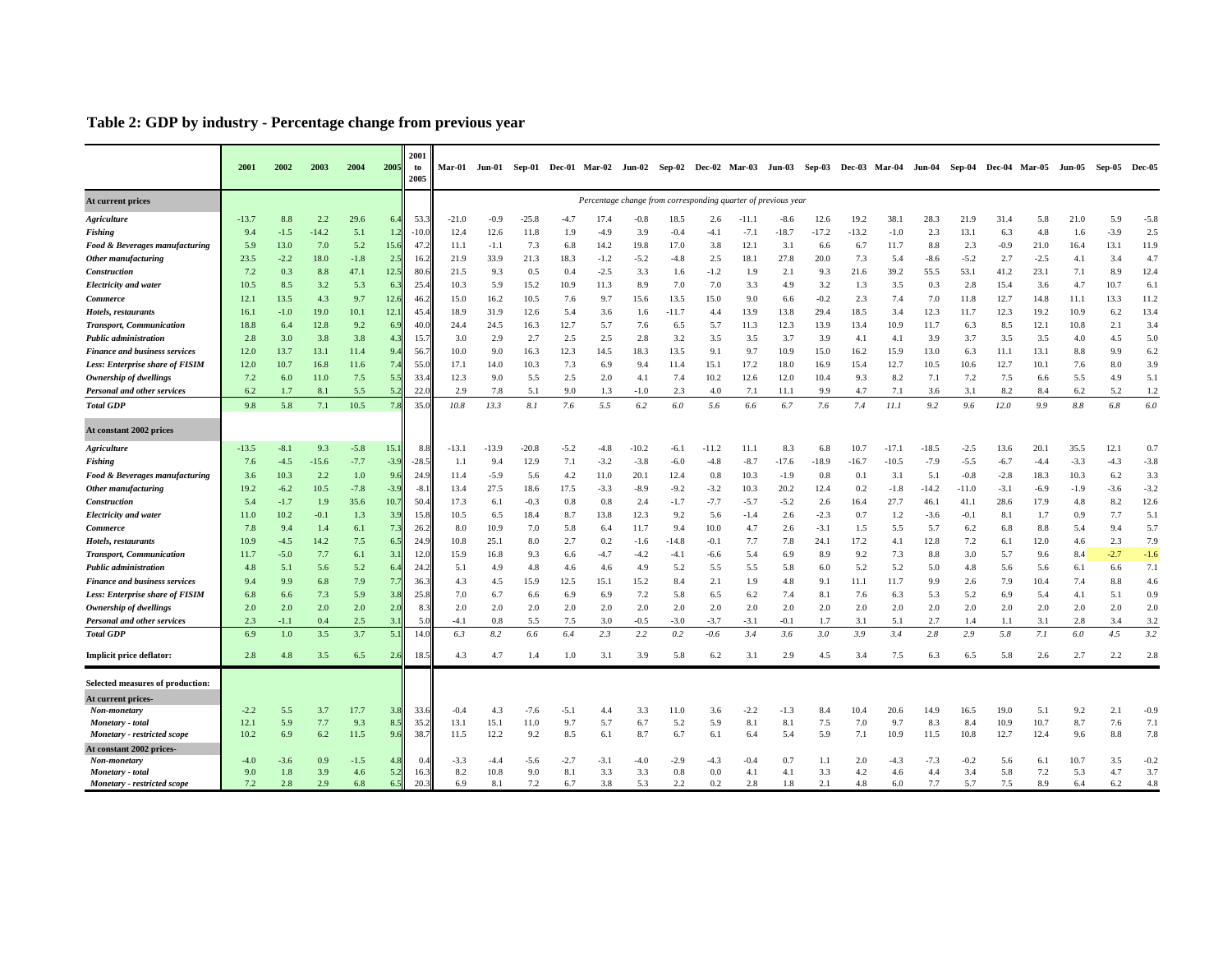# **Table 3: GDP by industry - percentage distribution**

|                                        | 2001         | 2002         | 2003         | 2004         | 2005           | Average<br>2001 to<br>2005 | Mar-01       | Jun-01       | Sep-01       | Dec-01       | Mar-02       | <b>Jun-02</b> | Sep-02       | Dec-02       | Mar-03       | <b>Jun-03</b> | Sep-03       | Dec-03       | Mar-04       | Jun-04       | Sep-04       | Dec-04       | Mar-05       | <b>Jun-05</b> | Sep-05       | <b>Dec-05</b> |
|----------------------------------------|--------------|--------------|--------------|--------------|----------------|----------------------------|--------------|--------------|--------------|--------------|--------------|---------------|--------------|--------------|--------------|---------------|--------------|--------------|--------------|--------------|--------------|--------------|--------------|---------------|--------------|---------------|
| At current prices                      |              |              |              |              |                |                            |              |              |              |              |              |               |              |              |              |               |              |              |              |              |              |              |              |               |              |               |
| <b>Agriculture</b>                     | 6.7          | 6.9          | 6.6          | 7.8          |                | 7.2                        | 6.8          | 8.1          | 6.1          | 6.1          | 7.6          | 7.6           | 6.8          | 5.9          | 6.3          | 6.5           | 7.1          | 6.6          | 7.8          | 7.6          | 7.9          | 7.7          | 7.5          | 8.5           | 7.8          | 6.8           |
| <b>Fishing</b>                         | 8.2          | 7.6          | 6.1          | 5.8          |                | 6.                         | 8.5          | 8.2          | 8.1          | 8.1          | 7.6          | 8.0           | 7.6          | 7.4          | 6.6          | 6.1           | 5.9          | 6.0          | 5.9          | 5.7          | 6.0          | 5.7          | 5.6          | 5.3           | 5.4          | 5.5           |
| Food & Beverages manufacturing         | 3.1          | 3.3          | 3.3          | 3.2          | $\mathcal{R}$  | 3.3                        | 3.0          | 3.0          | 3.0          | 3.6          | 3.2          | 3.3           | 3.3          | 3.5          | 3.4          | 3.2           | 3.2          | 3.5          | 3.4          | 3.2          | 3.0          | 3.1          | 3.8          | 3.4           | 3.2          | 3.3           |
| Other manufacturing                    | 13.0         | 12.1         | 13.3         | 11.8         | 11.            | 12.2                       | 12.1         | 13.3         | 13.7         | 13.0         | 11.4         | 11.8          | 12.3         | 12.6         | 12.6         | 14.2          | 13.8         | 12.6         | 11.9         | 11.9         | 11.9         | 11.6         | 10.6         | 11.4          | 11.5         | 11.4          |
| <b>Construction</b>                    | 6.4          | 6.1          | 6.2          | 8.2          |                | 7.2                        | 6.7          | 6.3          | 6.3          | 6.3          | 6.2          | 6.2           | 6.1          | 5.9          | 5.9          | 5.9           | 6.1          | 6.7          | 7.4          | 8.4          | 8.6          | 8.4          | 8.3          | 8.3           | 8.8          | 9.0           |
| <b>Electricity</b> and water           | 4.6          | 4.8          | 4.6          | 4.4          |                | 4.5                        | 4.8          | 4.7          | 4.7          | 4.4          | 5.0          | 4.8           | 4.8          | 4.4          | 4.9          | 4.7           | 4.6          | 4.2          | 4.5          | 4.3          | 4.3          | 4.3          | 4.3          | 4.2           | 4.5          | 4.3           |
| Commerce                               | 18.6         | 19.9         | 19.4         | 19.3         | 20.            | 19 <sup>4</sup>            | 18.9         | 18.1         | 18.6         | 18.6         | 19.7         | 19.8          | 19.9         | 20.3         | 20.1         | 19.7          | 18.4         | 19.3         | 19.5         | 19.3         | 18.8         | 19.4         | 20.3         | 19.7          | 20.0         | 20.4          |
| Hotels, restaurants                    | 2.5          | 2.3          | 2.6          | 2.6          | $\overline{2}$ | 2.5                        | 2.4          | 2.4          | 2.7          | 2.4          | 2.3          | 2.3           | 2.3          | 2.4          | 2.5          | 2.5           | 2.7          | 2.6          | 2.3          | 2.6          | 2.8          | 2.6          | 2.5          | 2.6           | 2.8          | 2.8           |
| <b>Transport, Communication</b>        | 11.8         | 11.8         | 12.4         | 12.3         | 12.            | 12.1                       | 11.8         | 10.7         | 11.9         | 12.6         | 11.8         | 10.8          | 12.0         | 12.6         | 12.3         | 11.4          | 12.7         | 13.3         | 12.3         | 11.7         | 12.3         | 12.9         | 12.5         | 11.9          | 11.7         | 12.6          |
| <b>Public administration</b>           | 8.2          | 8.0          | 7.8          | 7.3          | 7.1            | 7.6                        | 8.5          | 8.4          | 8.1          | 8.0          | 8.2          | 8.1           | 7.9          | 7.8          | 8.0          | 7.9           | 7.6          | 7.6          | 7.5          | 7.5          | 7.2          | 7.0          | 7.0          | 7.2           | 7.1          | 6.9           |
| <b>Finance and business services</b>   | 8.4          | 9.0          | 9.6          | 9.6          |                | 9.3                        | 8.2          | 8.2          | 8.6          | 8.7          | 8.9          | 9.1           | 9.2          | 9.0          | 9.1          | 9.5           | 9.8          | 9.7          | 9.5          | 9.8          | 9.5          | 9.6          | 9.8          | 9.8           | 9.8          | 9.6           |
| Less: Enterprise share of FISIM        | $-1.3$       | $-1.4$       | $-1.5$       | $-1.5$       | $-1.$          | $-1.5$                     | $-1.3$       | $-1.3$       | $-1.3$       | $-1.3$       | $-1.4$       | $-1.4$        | $-1.4$       | $-1.4$       | $-1.5$       | $-1.5$        | $-1.5$       | $-1.5$       | $-1.5$       | $-1.5$       | $-1.5$       | $-1.5$       | $-1.5$       | $-1.5$        | $-1.5$       | $-1.5$        |
| <b>Ownership of dwellings</b>          | 3.7          | 3.8          | 3.9          | 3.8          | -3.            | 3.8                        | 3.9          | 3.8          | 3.7          | 3.6          | 3.7          | 3.8           | 3.7          | 3.8          | 3.9          | 3.9           | 3.8          | 3.8          | 3.8          | 3.9          | 3.8          | 3.7          | 3.7          | 3.8           | 3.7          | 3.7           |
| <b>Personal and other services</b>     | 5.9          | 5.7          | 5.7          | 5.5          |                |                            | 6.0          | 6.1          | 5.8          | 5.8          | 5.7          | 5.7           | 5.6          | 5.7          | 5.8          | 5.9           | 5.7          | 5.5          | 5.6          | 5.6          | 5.4          | 5.4          | 5.5          | 5.5           | 5.3          | 5.1           |
| <b>Total GDP</b>                       | 100.0        | 100.0        | 100.0        | 100.0        | 100.0          | 100.0                      | 100.0        | 100.0        | 100.0        | 100.0        | 100.0        | 100.0         | 100.0        | 100.0        | 100.0        | 100.0         | 100.0        | 100.0        | 100.0        | 100.0        | 100.0        | 100.0        | 100.0        | 100.0         | 100.0        | 100.0         |
| At constant 2002 prices                |              |              |              |              |                |                            |              |              |              |              |              |               |              |              |              |               |              |              |              |              |              |              |              |               |              |               |
| <b>Agriculture</b>                     | 7.6          | 6.9          | 7.3          | 6.6          |                | 7.2                        | 7.7          | 7.7          | 7.4          | 7.8          | 7.2          | 6.7           | 6.9          | 6.9          | 7.7          | 7.0           | 7.2          | 7.4          | 6.2          | 5.6          | 6.8          | 7.9          | 6.9          | 7.1           | 7.3          | 7.7           |
| <b>Fishing</b>                         | 8.1          | 7.6          | 6.2          | 5.6          | 5.1            | 6.5                        | 8.0          | 8.5          | 8.1          | 7.8          | 7.5          | 8.0           | 7.6          | 7.5          | 6.6          | 6.3           | 6.0          | 6.0          | 5.8          | 5.7          | 5.5          | 5.3          | 5.1          | 5.2           | 5.0          | 4.9           |
| Food & Beverages manufacturing         | 3.1          | 3.3          | 3.3          | 3.2          |                | 3.                         | 3.0          | 2.9          | 2.9          | 3.5          | 3.2          | 3.4           | 3.3          | 3.5          | 3.5          | 3.2           | 3.2          | 3.4          | 3.4          | 3.3          | 3.1          | 3.1          | 3.8          | 3.4           | 3.1          | 3.1           |
| Other manufacturing                    | 13.0         | 12.1         | 12.9         | 11.5         | 10.5           | 11.9                       | 12.2         | 13.4         | 13.5         | 12.8         | 11.5         | 12.0          | 12.3         | 12.5         | 12.3         | 13.9          | 13.4         | 12.0         | 11.7         | 11.6         | 11.6         | 11.0         | 10.1         | 10.7          | 10.7         | 10.3          |
| <b>Construction</b>                    | 6.2          | 6.1          | 6.0          | 7.8          | 8              | 6.9                        | 6.4          | 6.2          | 6.1          | 6.2          | 6.3          | 6.2           | 6.0          | 5.8          | 5.8          | 5.7           | 6.0          | 6.5          | 7.1          | 8.1          | 8.2          | 7.9          | 7.8          | 8.0           | 8.5          | 8.6           |
| <b>Electricity</b> and water           | 4.4          | 4.8          | 4.6          | 4.5          |                | 4.                         | 4.4          | 4.4          | 4.5          | 4.2          | 4.9          | 4.9           | 4.9          | 4.4          | 4.6          | 4.8           | 4.6          | 4.3          | 4.5          | 4.5          | 4.5          | 4.4          | 4.3          | 4.3           | 4.6          | 4.5           |
| <b>Commerce</b>                        | 18.4         | 19.9         | 19.5         | 19.9         | 20.            | 19.6                       | 19.0         | 18.3         | 18.2         | 18.1         | 19.7         | 20.0          | 19.9         | 20.0         | 20.0         | 19.8          | 18.7         | 19.6         | 20.4         | 20.4         | 19.3         | 19.8         | 20.7         | 20.3          | 20.2         | 20.2          |
| Hotels, restaurants                    | 2.5          | 2.3          | 2.6          | 2.7          |                | 2.6                        | 2.4          | 2.5          | 2.7          | 2.3          | 2.3          | 2.4           | 2.3          | 2.4          | 2.4          | 2.5           | 2.7          | 2.7          | 2.5          | 2.7          | 2.9          | 2.7          | 2.6          | 2.7           | 2.8          | 2.8           |
| <b>Transport, Communication</b>        | 12.6         | 11.8         | 12.3         | 12.6         | 12.            | 12.3                       | 12.8         | 11.6         | 12.5         | 13.3         | 11.9         | 10.9          | 11.9         | 12.5         | 12.1         | 11.2          | 12.6         | 13.2         | 12.6         | 11.9         | 12.6         | 13.1         | 12.9         | 12.2          | 11.8         | 12.5          |
| <b>Public</b> administration           | 7.7          | 8.0          | 8.2          | 8.3          | $\mathbf{8}$   | 8.1                        | 7.8          | 7.9          | 7.6          | 7.5          | 8.0          | 8.2           | 8.0          | 8.0          | 8.2          | 8.3           | 8.2          | 8.1          | 8.3          | 8.5          | 8.3          | 8.0          | 8.2          | 8.5           | 8.5          | 8.4           |
| <b>Finance and business services</b>   | 8.3          | 9.0          | 9.3          | 9.7          |                | 9.3                        | 8.1          | 8.2          | 8.4          | 8.6          | 9.1          | 9.2           | 9.1          | 8.8          | 8.9          | 9.3           | 9.7          | 9.4          | 9.7          | 9.9          | 9.6          | 9.6          | 10.0         | 10.1          | 10.0         | 9.7           |
| <b>Less: Enterprise share of FISIM</b> | $-1.3$       | $-1.4$       | $-1.4$       | $-1.5$       | $-1.$          | $-1.4$                     | $-1.3$       | $-1.3$       | $-1.3$       | $-1.3$       | $-1.4$       | $-1.4$        | $-1.4$       | $-1.4$       | $-1.4$       | $-1.5$        | $-1.4$       | $-1.4$       | $-1.5$       | $-1.5$       | $-1.5$       | $-1.4$       | $-1.4$       | $-1.5$        | $-1.5$       | $-1.4$        |
| Ownership of dwellings                 | 3.7          | 3.8          | 3.7          | 3.6          | 3.5            | 3.7                        | 3.8          | 3.8          | 3.6          | 3.6          | 3.8          | 3.8           | 3.7          | 3.7          | 3.8          | 3.8           | 3.7          | 3.6          | 3.7          | 3.7          | 3.6          | 3.5          | 3.5          | 3.6           | 3.5          | 3.4           |
| Personal and other services            | 5.8          | 5.7          | 5.5          | 5.4          |                |                            | 5.9          | 6.0          | 5.7          | 5.6          | 5.9          | 5.8           | 5.5          | 5.4          | 5.5          | 5.6           | 5.5          | 5.4          | 5.6          | 5.6          | 5.4          | 5.2          | 5.4          | 5.4           | 5.3          | 5.2           |
| <b>Total GDP</b>                       | 100.0        | 100.0        | 100.0        | 100.0        | 100.0          | 100.0                      | 100.0        | 100.0        | 100.0        | 100.0        | 100.0        | 100.0         | 100.0        | 100.0        | 100.0        | 100.0         | 100.0        | 100.0        | 100.0        | 100.0        | 100.0        | 100.0        | 100.0        | 100.0         | 100.0        | 100.0         |
| Selected measures of production:       |              |              |              |              |                |                            |              |              |              |              |              |               |              |              |              |               |              |              |              |              |              |              |              |               |              |               |
| At current prices-                     |              |              |              |              |                |                            |              |              |              |              |              |               |              |              |              |               |              |              |              |              |              |              |              |               |              |               |
| Non-monetary                           | 14.1         | 14.0         | 13.6         | 14.5         | 13.            | 14.0                       | 14.9         | 15.3         | 13.2         | 13.0         | 14.8         | 14.9          | 13.8         | 12.8         | 13.5         | 13.8          | 13.9         | 13.1         | 14.7         | 14.5         | 14.8         | 13.9         | 14.1         | 14.6          | 14.1         | 13.0          |
| Monetary - total                       | 85.9<br>76.3 | 86.0<br>77.0 | 86.4<br>76.4 | 85.5<br>77.1 | 86.<br>78.     | 86.0<br>77.1               | 85.1<br>76.5 | 84.7<br>74.7 | 86.8<br>76.5 | 87.0<br>77.4 | 85.2<br>76.9 | 85.1<br>76.4  | 86.2<br>77.0 | 87.2<br>77.8 | 86.5<br>76.8 | 86.2<br>75.5  | 86.1<br>75.8 | 86.9<br>77.5 | 85.3<br>76.7 | 85.5<br>77.1 | 85.2<br>76.6 | 86.1<br>78.0 | 85.9<br>78.4 | 85.4<br>77.6  | 85.9<br>78.0 | 87.0<br>79.3  |
| Monetary - restricted scope            |              |              |              |              |                |                            |              |              |              |              |              |               |              |              |              |               |              |              |              |              |              |              |              |               |              |               |
| At constant 2002 prices-               |              |              |              |              |                | 13.6                       | 15.3         | 15.2         | 14.3         | 14.1         | 14.5         | 14.3          | 13.8         | 13.6         | 14.0         | 13.9          | 13.6         | 13.3         | 12.9         | 12.5         | 13.2         | 13.3         |              | 13.0          | 13.1         |               |
| Non-monetary<br>Monetary - total       | 14.7<br>85.3 | 14.0<br>86.0 | 13.7<br>86.3 | 13.0<br>87.0 | 12.<br>87.     | 86.4                       | 84.7         | 84.8         | 85.7         | 85.9         | 85.5         | 85.7          | 86.2         | 86.4         | 86.0         | 86.1          | 86.4         | 86.7         | 87.1         | 87.5         | 86.8         | 86.7         | 12.8<br>87.2 | 87.0          | 86.9         | 12.9<br>87.1  |
| Monetary - restricted scope            | 75.7         | 77.0         | 76.6         | 78.8         | 79.            | 77                         | 76.0         | 74.7         | 75.5         | 76.4         | 77.1         | 77.0          | 77.0         | 77.1         | 76.7         | 75.6          | 76.3         | 77.7         | 78.6         | 79.3         | 78.4         | 79.0         | 80.0         | 79.6          | 79.7         | 80.2          |